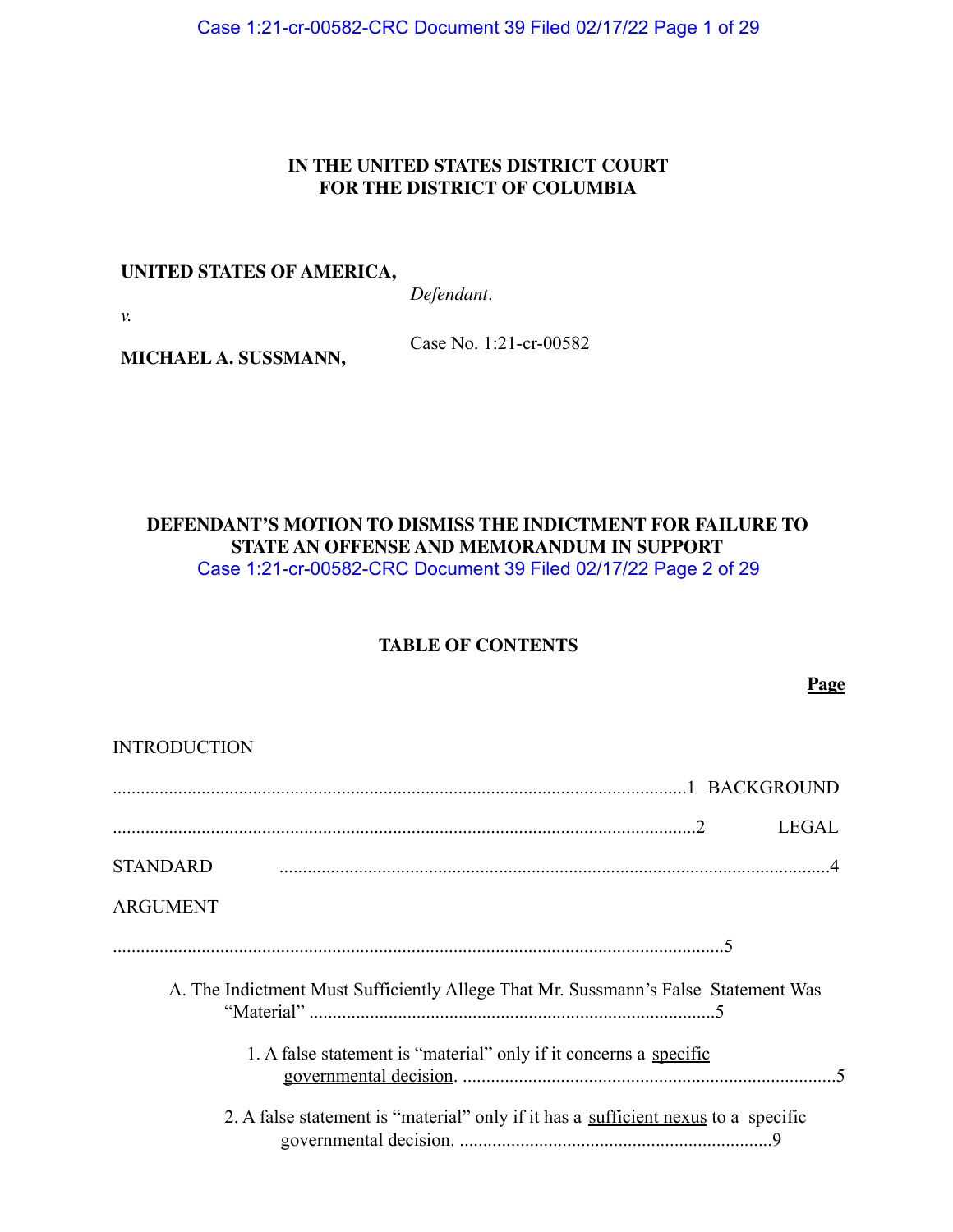| B. The Only False Statement Charged Is Immaterial As A Matter Of Law 11                                                                    |
|--------------------------------------------------------------------------------------------------------------------------------------------|
| 1. The only decision the FBI was trying to make was the decision                                                                           |
| 2. Mr. Sussmann's alleged false statement could not have influenced the FBI's                                                              |
| C. Any Broader Reading Of Materiality Would Raise Serious Constitutional And Other                                                         |
| 1. The Supreme Court has constrained similarly expansive<br>government charging decisions to ensure compliance with the                    |
| 2. A broad interpretation of Section 1001 threatens First Amendment protected                                                              |
| 3. Accepting the Special Counsel's theory of materiality would<br>imperil day-to-day communications between lawyers and the<br>government. |
|                                                                                                                                            |
| .26                                                                                                                                        |
|                                                                                                                                            |

Case 1:21-cr-00582-CRC Document 39 Filed 02/17/22 Page 3 of 29

Defendant Michael A. Sussmann, by and through undersigned counsel and pursuant to Federal Rule of Criminal Procedure 12(b)(3)(B), respectfully moves this Court to dismiss the Indictment because the single count therein "fail[s] to state an offense."

## **INTRODUCTION**

This is a case of extraordinary prosecutorial overreach. It has long been a crime to make a false statement to the government. But the law criminalizes only false statements that are *material*—false statements that *matter* because they can actually affect a specific decision of the government. By contrast, false statements about ancillary matters—false statements about what Blackstone called "trifling collateral circumstances"—are immaterial and cannot give rise to criminal liability. Accordingly, where individuals have been prosecuted for providing tips to government investigators, they have historically been charged with making a false statement only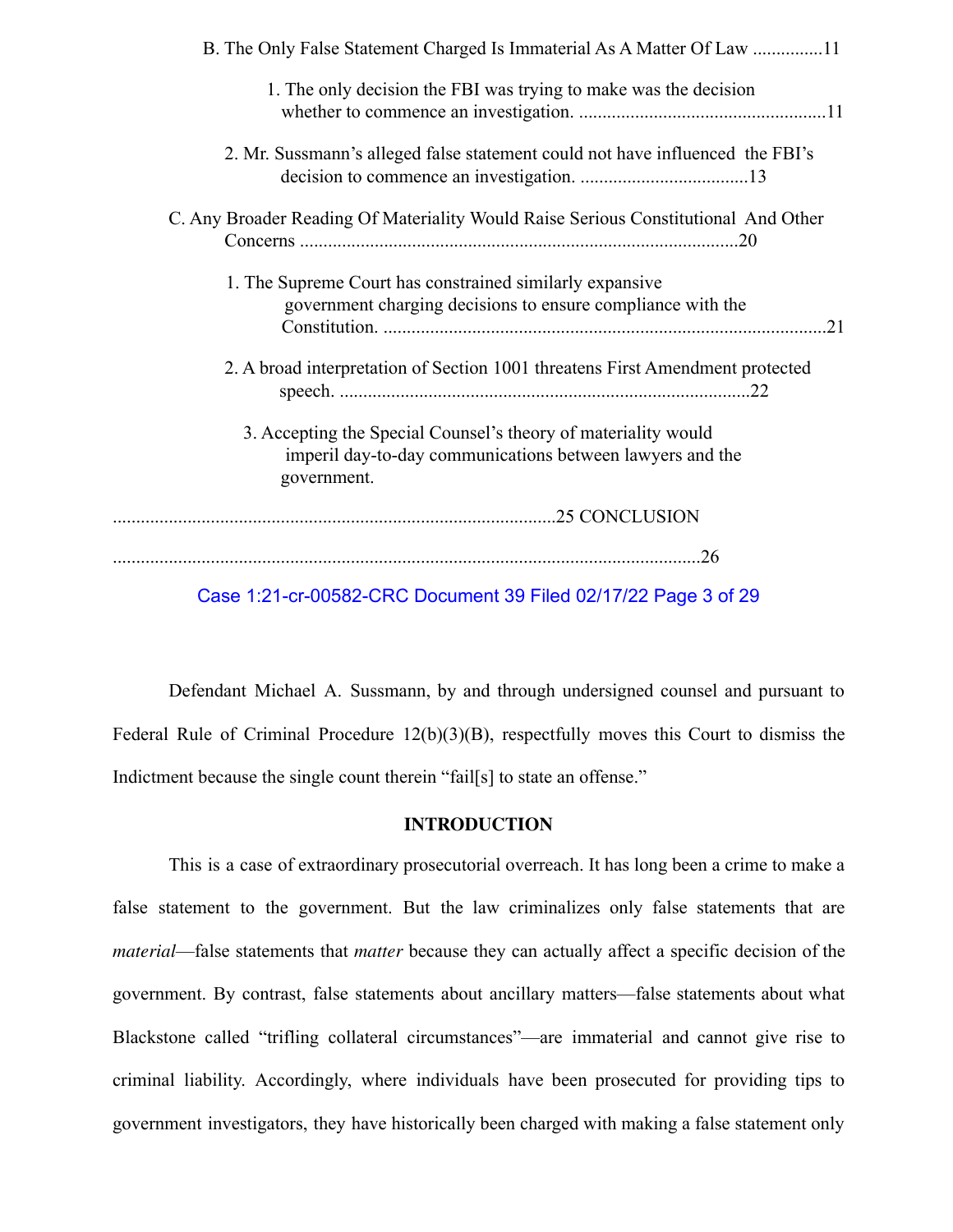where the tip itself was alleged to be false, because that is the only statement that could affect the specific decision to commence an investigation. Indeed, the defense is aware of no case in which an individual has provided a tip to the government and has been charged with making any false statement other than providing a false tip. But that is exactly what has happened here.

In the fall of 2016, Michael Sussmann, a prominent national security lawyer, voluntarily met with the Federal Bureau of Investigation ("FBI") to pass along information that raised national security concerns. He met with the FBI, in other words, to provide a tip. There is no allegation in the Indictment that the tip he provided was false. And there is no allegation that he *believed* that the tip he provided was false. Rather, Mr. Sussmann has been charged with making a false statement about an entirely ancillary matter—about who his client may have been when he met with the FBI—which is a fact that even the Special Counsel's own Indictment fails to allege had any effect on the FBI's decision to open an investigation.

## 1 Case 1:21-cr-00582-CRC Document 39 Filed 02/17/22 Page 4 of 29

Mr. Sussmann did not make any false statement to the FBI. But in any event, the false statement alleged in the Indictment is immaterial as a matter of law. Furthermore, allowing this case to go forward would risk criminalizing ordinary conduct, raise First Amendment concerns, dissuade honest citizens from coming forward with tips, and chill the advocacy of lawyers who interact with the government. The Special Counsel's unprecedented and unlawful overreach should not be countenanced, and the single count against Mr. Sussmann should be dismissed for the reasons set forth in greater detail below.

#### **BACKGROUND**

Michael Sussmann is a national security and cybersecurity attorney who practiced at a prominent international law firm during the time period relevant to the Indictment. *See* Indictment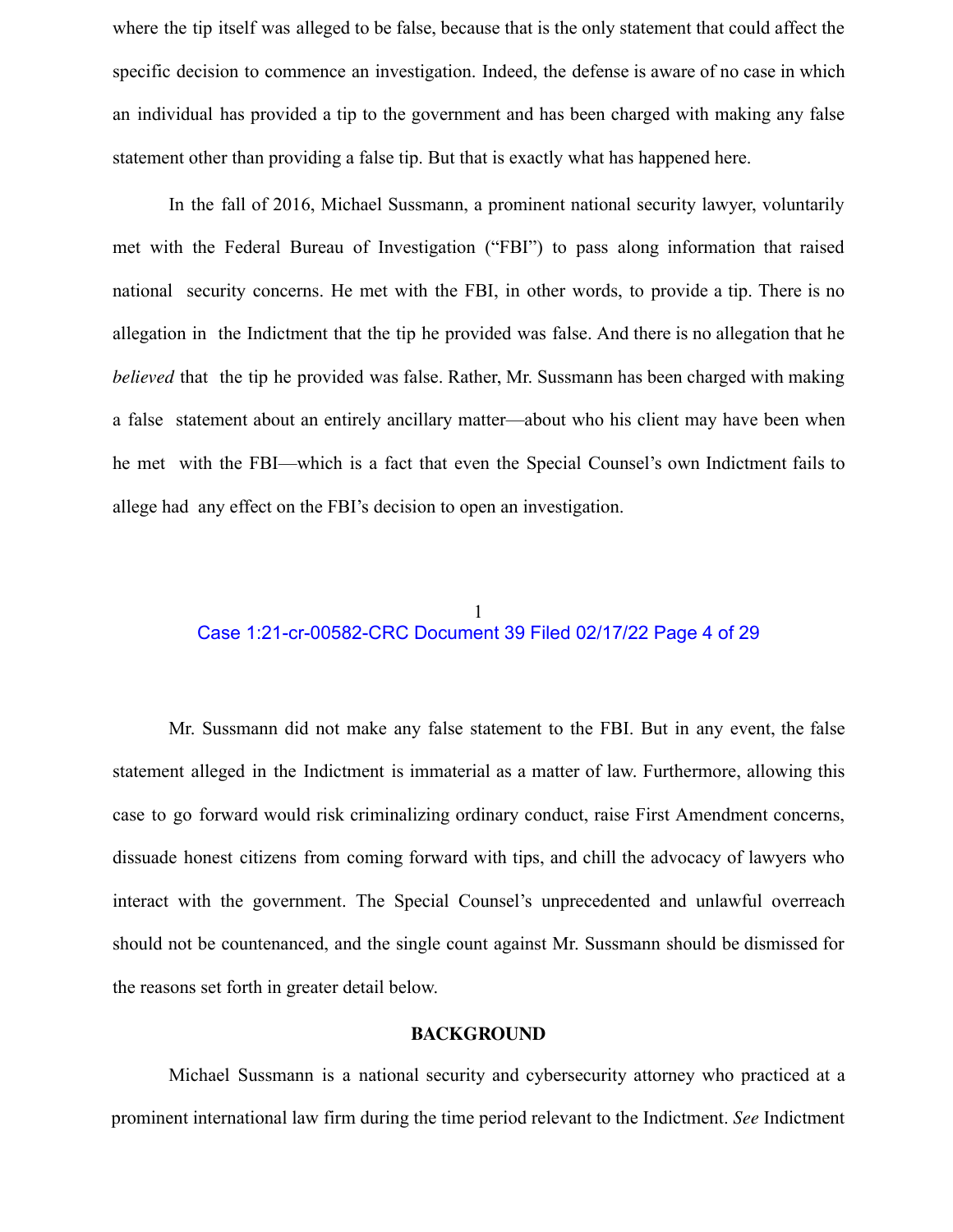¶ 8. He has "represented numerous clients in cybersecurity, privacy, and national security-related matters," including the Democratic National Committee and other high-profile political clients. *Id.*  $\P$  9, 28. He has decades of experience in government and private practice, and at all times relevant here maintained an active national security clearance.

In September 2016, Mr. Sussmann arranged a one-on-one meeting with James Baker, then General Counsel of the FBI, to advise him of suspicious internet data involving the Trump Organization and Russian Bank-1 (hereinafter "the Russian Bank-1 Information") that raised serious national security concerns and would soon be reported in the media. *Id.* ¶¶ 3, 27. Mr. Sussmann arranged for this meeting on behalf of his client, Tech Executive-1, who conveyed the data and analysis regarding the Russian Bank-1 Information to Mr. Sussmann. *See id.* ¶¶ 18-19, 25. At the September 19, 2016 meeting between Mr. Sussmann and Mr. Baker, Mr. Sussmann provided Mr. Baker with an overview of the concerns raised by the Russian Bank-1 Information, and notified Mr. Baker that a news story would be published later that week. *Id.* ¶ 27. In the days after Mr. Sussmann's meeting with Mr. Baker, the FBI opened an investigation to assess the

#### 2 Case 1:21-cr-00582-CRC Document 39 Filed 02/17/22 Page 5 of 29

Russian Bank-1 Information. *Id.* ¶ 32. The FBI ultimately "concluded that there was insufficient evidence to support the allegations of a secret communications channel with Russian Bank-1." *Id.*  $\P$  7.

The Indictment alleges that, in meeting with Mr. Baker, Mr. Sussmann falsely stated "that he was not acting on behalf of any client in conveying particular allegations concerning a Presidential candidate, when in truth, and in fact, and as [Mr. Sussmann] well knew, he was acting on behalf of specific clients, namely, Tech Executive-1 and the Clinton Campaign." *Id.* ¶ 46. He did not.

Even so, the Indictment tellingly does not allege that the information Mr. Sussmann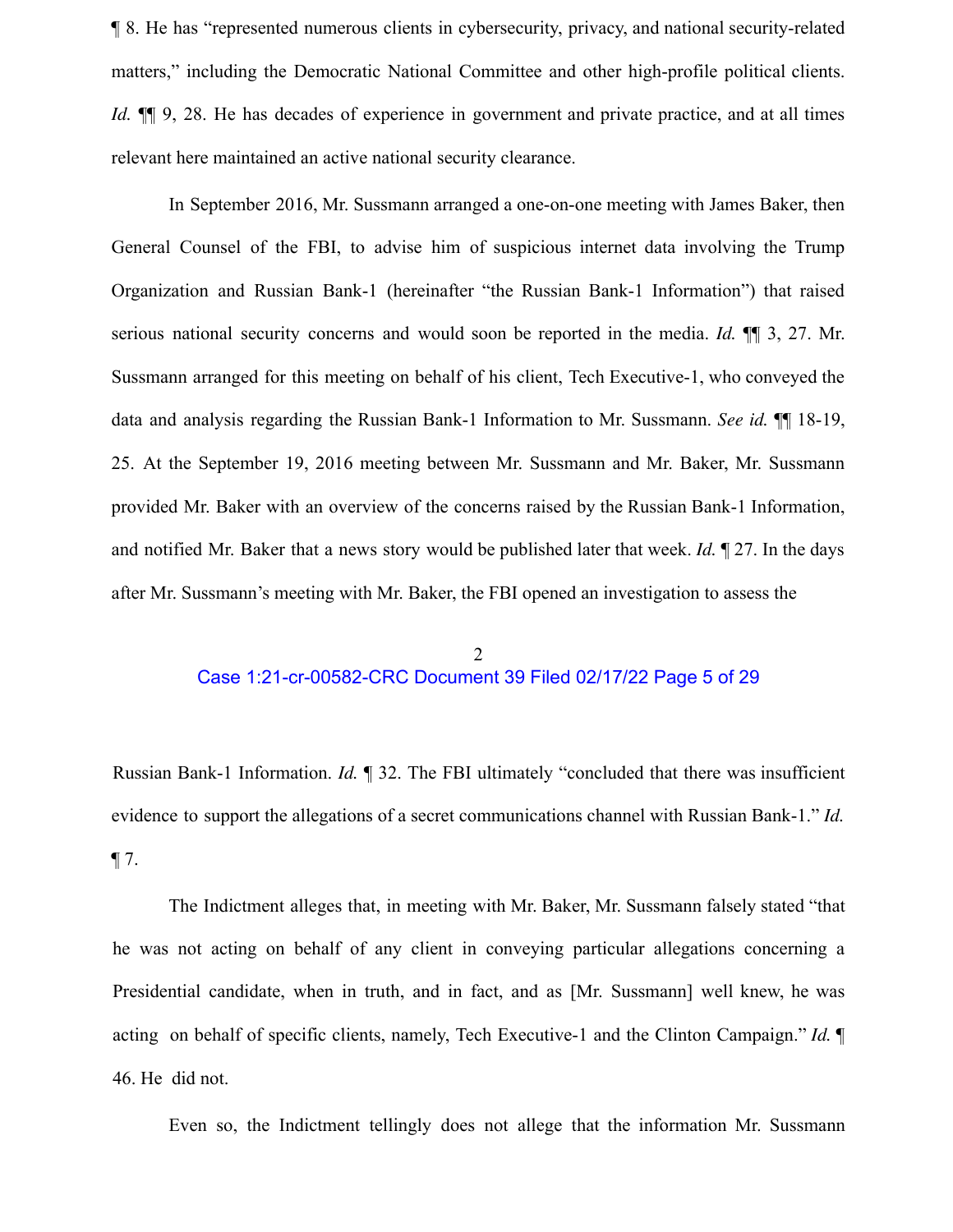furnished to Mr. Baker was false or fraudulent or misleading in any way. Nor does the Indictment allege—and the facts do not and cannot show—that Mr. Sussmann's purported false statement was material to the FBI's decision whether to initiate an investigation into the Russian Bank-1 Information*.* Instead, the Indictment twists itself into knots to try to establish the materiality of Mr. Sussmann's purported false statement. Specifically, the Special Counsel contends that Mr. Sussmann's alleged false statement was material because:

(1) it "misled the FBI General Counsel and other FBI personnel concerning the political nature of his work and deprived the FBI of information that *might have* permitted it more fully to assess and uncover the origins of the relevant data and technical analysis, including the identities and motivations of SUSSMANN's clients," *id.* ¶ 5 (emphasis added);

(2) had the FBI uncovered the origins of that data and technical analysis, the FBI "*might have* learned, among other things, that (i) in compiling and analyzing the Russian Bank-1 allegations, Tech Executive-1 had exploited his access to non-public data at multiple Internet companies to conduct opposition research concerning Trump; (ii) in furtherance of these efforts,

## 3 Case 1:21-cr-00582-CRC Document 39 Filed 02/17/22 Page 6 of 29

Tech Executive-1 had enlisted, and was continuing to enlist, the assistance of researchers at a U.S.- based university who were receiving and analyzing Internet data in connection with a pending federal government cybersecurity research contract; and (iii) SUSSMANN, Tech Executive-1, and Law Firm-1 had coordinated, and were continuing to coordinate, with representatives and agents of the Clinton Campaign with regard to the data and written materials that SUSSMANN gave to the FBI and the media," *id.* ¶ 6 (emphasis added); and

(3) it was "relevant" to the FBI whether "SUSSMANN[] was providing [the allegations] as an ordinary citizen merely passing along information, or whether he was instead doing so as a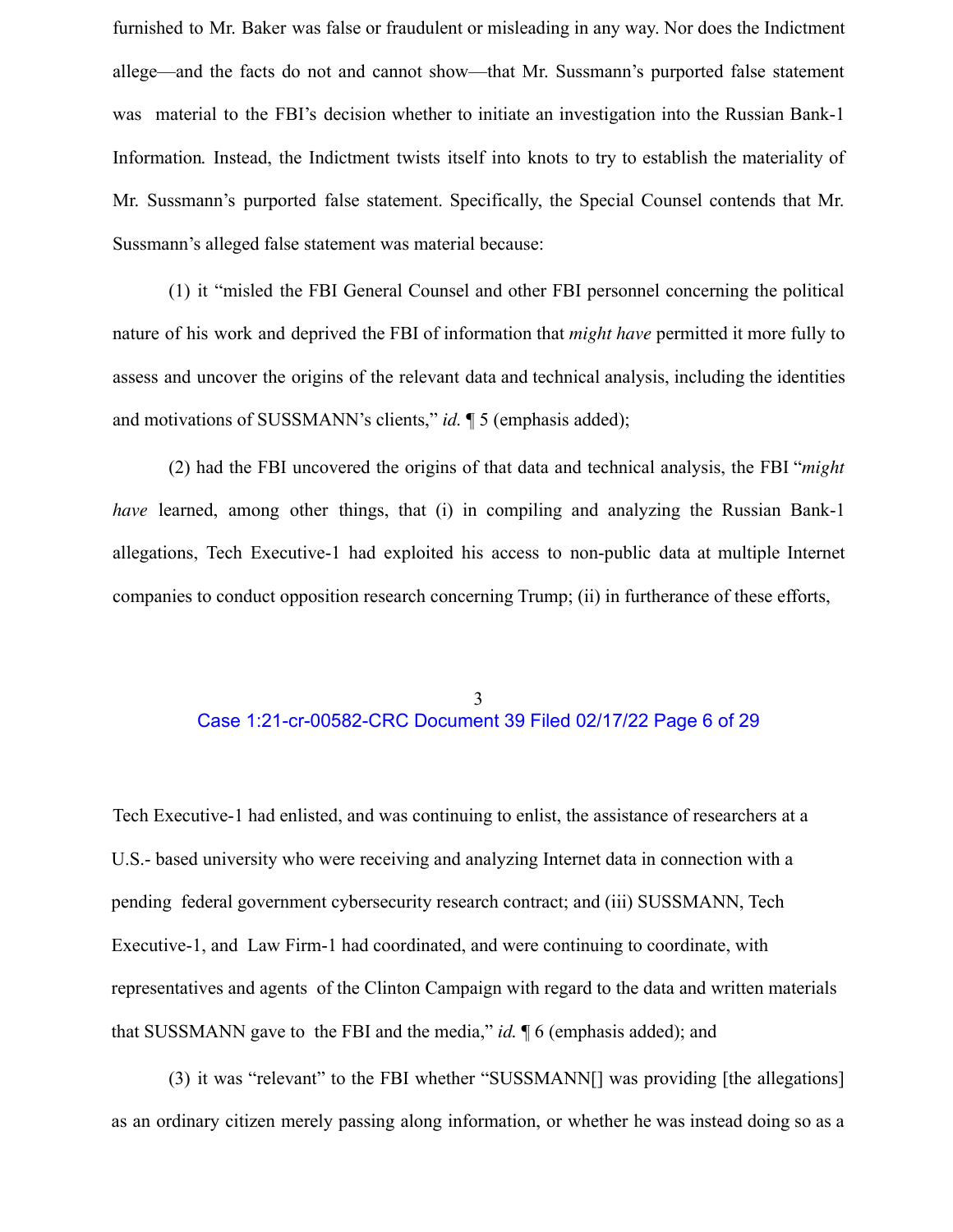paid advocate for clients with a political or business agenda. Had SUSSMANN truthfully disclosed that he was representing specific clients, it *might have* prompted the FBI General Counsel to ask SUSSMANN for the identity of such clients, which, in turn, *might have* prompted further questions. In addition, absent SUSSMANN's false statement, the FBI *might have* taken additional or more incremental steps before opening and/or closing an investigation. The FBI also *might have* allocated its resources differently, or more efficiently, and uncovered more complete information about the reliability and provenance of the purported data at issue." *Id.* ¶ 32 (emphasis added).

#### **LEGAL STANDARD**

Prior to trial, a criminal defendant may move to dismiss an indictment based on a "defect in the indictment, including . . . failure to state an offense" if the "motion can be determined without a trial on the merits[.]" Fed. R. Crim. P. 12(b)(3)(B). For such motions, "[t]he operative question is whether the allegations, if proven, would be sufficient to permit a jury to find that the crimes charged were committed." *United States v. Sanford*, *Ltd*., 859 F. Supp. 2d 102, 107 (D.D.C. 2012). "When considering a motion to dismiss an indictment, a court assumes the truth of those factual allegations." *United States v. Ballestas*, 795 F.3d 138, 149 (D.C. Cir. 2015).

> 4 Case 1:21-cr-00582-CRC Document 39 Filed 02/17/22 Page 7 of 29

#### **ARGUMENT**

# **A. The Indictment Must Sufficiently Allege That Mr. Sussmann's False Statement Was "Material"**

The law does not criminalize *every* false statement that is made to the government. On the contrary, throughout our common law history, the law has distinguished between false statements of consequence, which can fairly give rise to criminal liability, and false statements of little or no significance, which cannot. Thus, "materiality" is the legal standard that has long separated the one category from the other. *Kungys v. United States*, 485 U.S. 759, 769 (1988) (noting that the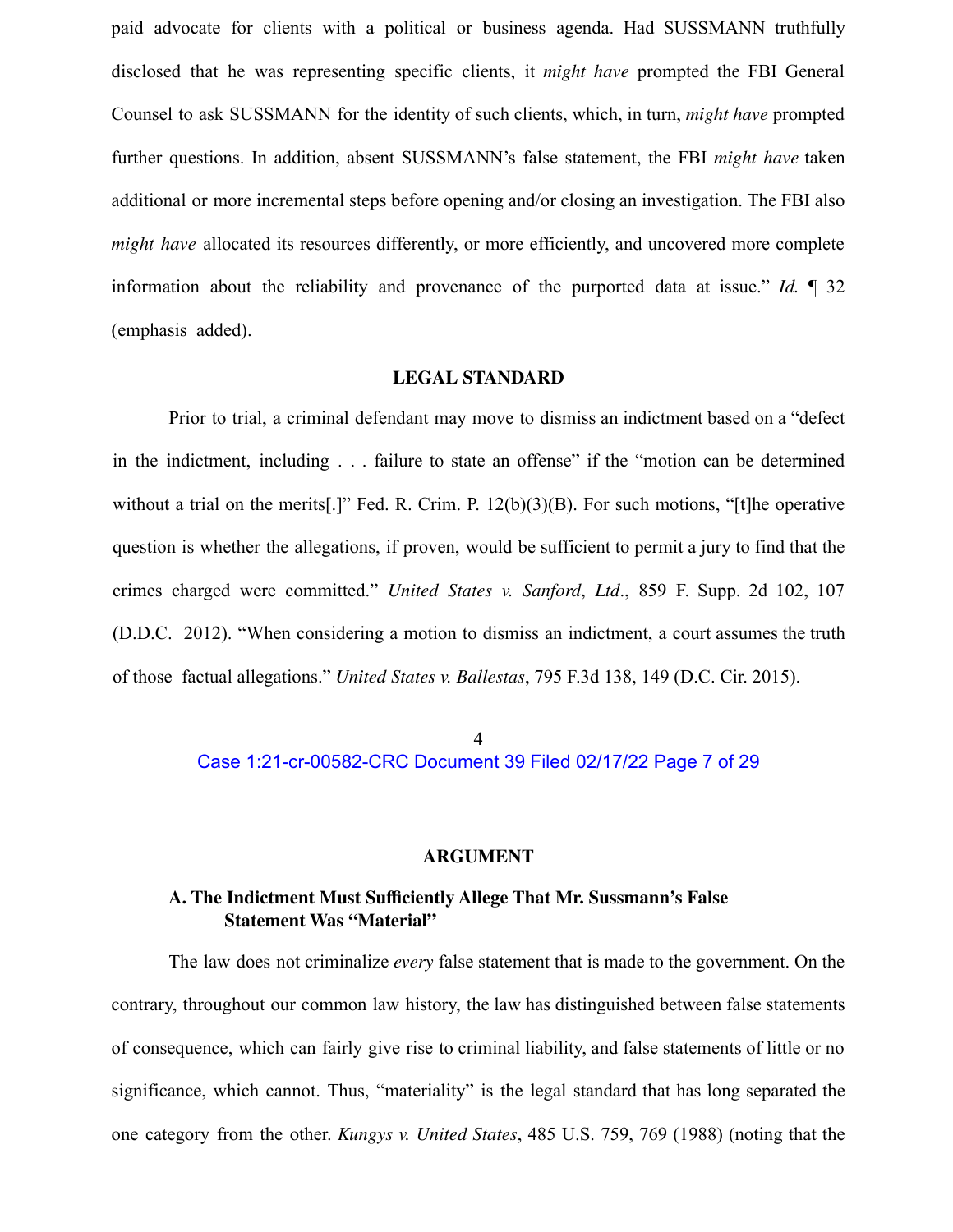use of materiality "in the context of false statements to public officials goes back as far as Lord Coke"). Materiality is the standard that has long served to circumscribe the types of false statements that are worthy of prosecution. As Blackstone himself put it, where a false statement is "in some point *material* to the question in dispute," it can be actionable; but where a false statement concerns "some trifling collateral circumstance, to which no regard is paid," it cannot. *Id.* (emphasis added) (quoting 4 W. Blackstone, Commentaries \*137).

Consistent with this well-established principle, with its deeply-rooted history, Title 18, United States Code, Section 1001(a)(2) criminalizes only a "*materially* false, fictitious, or fraudulent statement or representation" made "in any matter within the jurisdiction of the executive, legislative, or judicial branch of the Government of the United States." 18 U.S.C. § 1001(a)(2) (emphasis added). Indeed, materiality is considered to be an "essential element" of the modern federal false statement offense. *United States v. Verrusio*, 762 F.3d 1, 20 (D.C. Cir. 2014); *see also United States v. Stone*, 394 F. Supp. 3d 1, 12 (D.D.C. 2019).

# *1. A false statement is "material" only if it concerns a specific governmental decision.*

The Supreme Court has made clear that to be material, a false statement must be more than merely of interest to the government. Rather, a false statement must concern a specific decision

#### 5 Case 1:21-cr-00582-CRC Document 39 Filed 02/17/22 Page 8 of 29

of a governmental agency and "have 'a natural tendency to influence, or [be] capable of influencing, the decision.'" *United States v. Gaudin*, 515 U.S. 506, 509 (1995) (quoting *Kungys*, 485 U.S. at 770). Thus, as Justice Scalia explained in *Gaudin*, "[d]eciding whether a statement is 'material' requires the determination of at least two subsidiary questions . . . (a) 'what statement was made?' and (b) 'what decision was the agency trying to make?'" *Id*. at 512. Only after a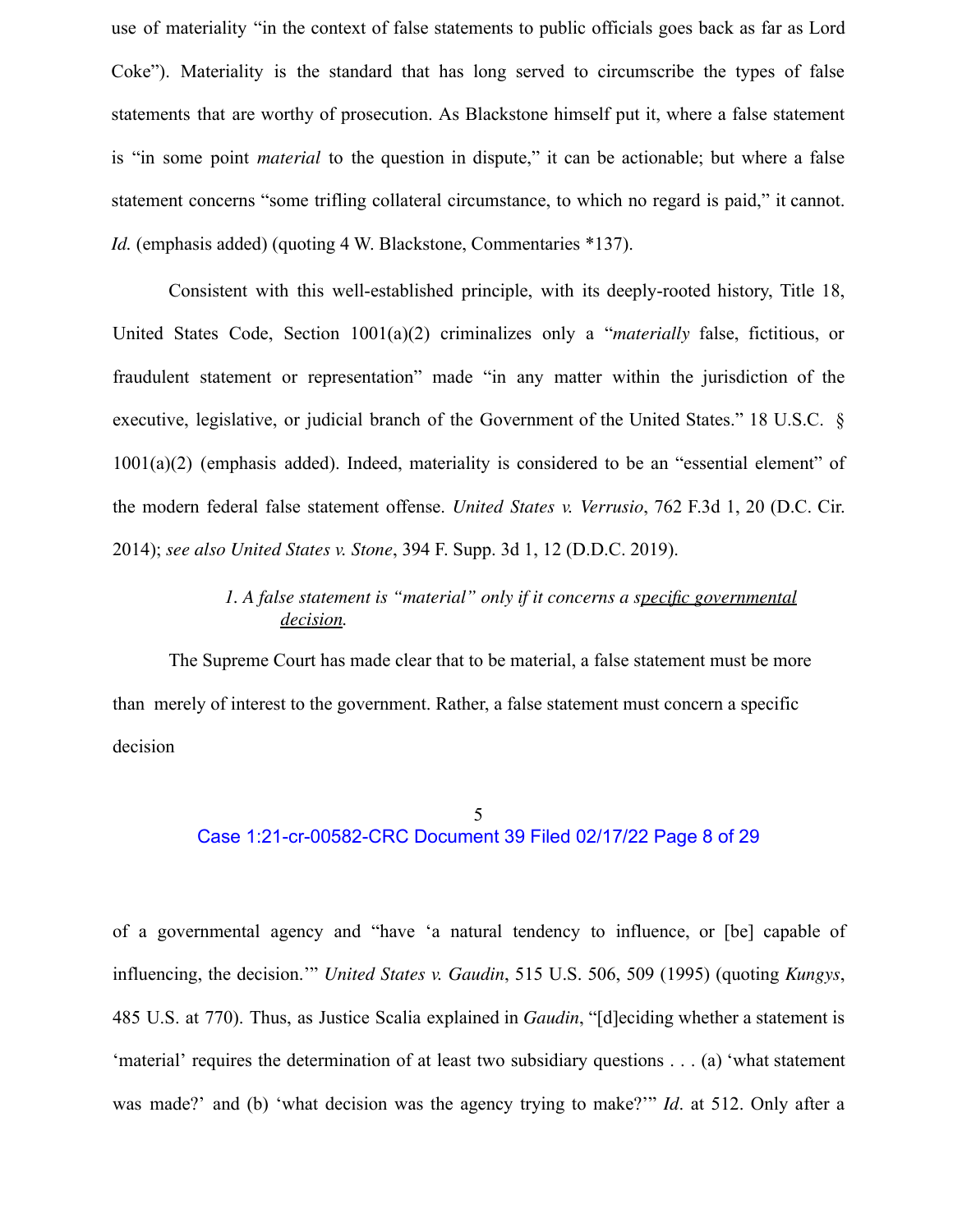court has identified the "statement" and the relevant "decision" can a court answer the "ultimate question": "whether the statement was material to the decision." *Id.*

Following *Gaudin*'s lead, courts regularly assess materiality by determining what statement was made and what decision the agency was trying to make. *United States v. Creel*, 458 F. App'x 412, 414 (5th Cir. 2012) ("To determine materiality under § 1001, we seek to ascertain . . . *the decision that the agency was attempting to make*." (emphasis added) (citing *United States v. Najera Jimenez*, 593 F.3d 391, 399-400 (5th Cir. 2010))); *United States v. Facchini*, 874 F.2d 638, 643 (9th Cir. 1989) ("[T]o assess [a false statement's] intrinsic capability [of influencing or affecting the agency's decision], a court must consider whether a statement could, under some set of foreseeable circumstances, significantly affect *an action* by a federal department or agency." (emphasis added)); *United States v. Diggs*, 613 F.2d 988, 999 (D.C. Cir. 1979) ("The test of materiality is whether the statement 'has a natural tendency to influence, or was capable of influencing, the decision of the tribunal in making a (particular) determination.'" (quoting *Weinstock v. United States*, 231 F.2d 699, 701-02 (D.C. Cir. 1956))); *United States ex rel. Morsell v. Symantec Corp.*, 130 F. Supp. 3d 106, 123 n.16 (D.D.C. 2015) ("'[A] statement is material if it has a natural tendency to influence, or is capable of influencing' an agency's *action*." (emphasis added) (*quoting United States v. Moore*, 612 F.3d 698, 701 (D.C. Cir. 2010))).

#### 6 Case 1:21-cr-00582-CRC Document 39 Filed 02/17/22 Page 9 of 29

Numerous cases confirm that false statements are material only where they concern a specific governmental decision. In *United States v. Johnson*, for instance, defendant Joseph Johnson was charged with and convicted of making a false statement to a district court judge under Section 1001 because he "posed as an attorney and filed a fabricated document on the civil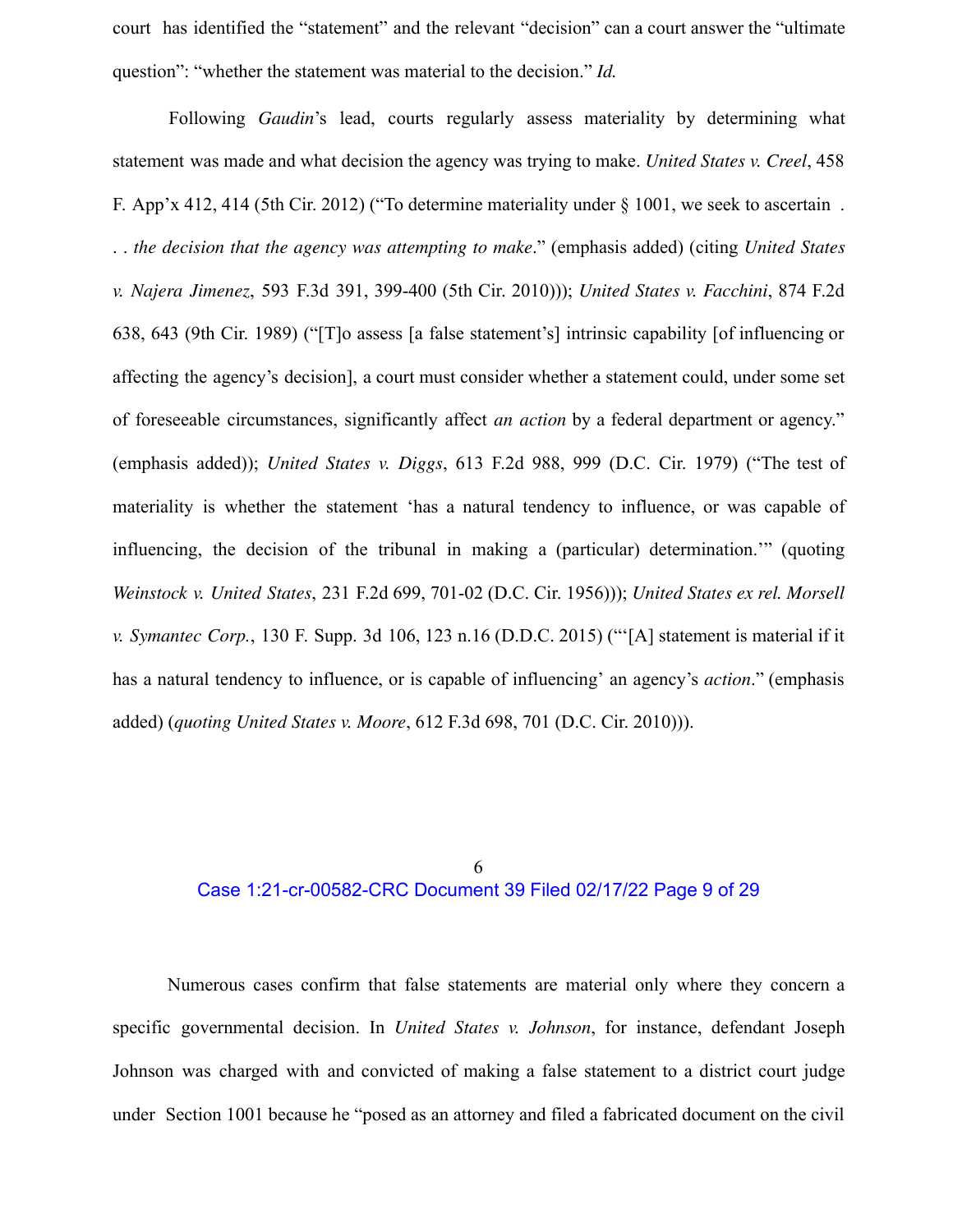docket of one of the lawsuits against [Bill] Cosby." 19 F.4th 248, 252 (3d Cir. 2021). The Court turned to "the subsidiary question of 'what decision was the agency trying to make?'" *Id*. at 257 (quoting *Gaudin*, 515 U.S. at 509). "[F]atal to the Government's case," however, there was simply no "decision entrusted to the Judge [that] could have possibly been influenced by the [document]," which of course meant that "even if considered by the Judge," the false statement "could [not] have been relevant, much less material, to any *decision*." *Id.* (emphasis added). Lacking "evidence of some decision entrusted to the Judge that could have been affected by Johnson's no doubt false statement," the government failed to "establish materiality." *Id.*

Similarly, in *United States v. Camick*, defendant Leslie Lyle Camick was convicted of making a false statement in violation of Section 1001 by using his "deceased brother's name and identity" in filing a provisional patent application to the Patent and Trademark Office ("PTO"). 796 F.3d 1206, 1210-11 (10th Cir. 2015). Here, too, the court sought to "identify the decision to be made by the relevant decision[-]making body, in this case the PTO." *Id.* at 1218. Yet, "the information contained in a provisional application will only become relevant to a PTO decision if the applicant takes additional action on the application within one year of filing," which Camick had not done. *Id.* at 1219. Thus, Camick's false statements in his provisional patent application could not influence "the decision of the decision[-]making body" for the simple reason that "there [was] no decision to be made," and they were "therefore immaterial." *Id.* (citation omitted).

#### 7 Case 1:21-cr-00582-CRC Document 39 Filed 02/17/22 Page 10 of 29

And in *United States v. Litvak*, defendant Jesse Litvak, a securities broker and trader for Jefferies & Company, was charged with making several fraudulent misrepresentations to a number of Jefferies's counterparties, including some Public-Private Investment Funds ("PPIFs")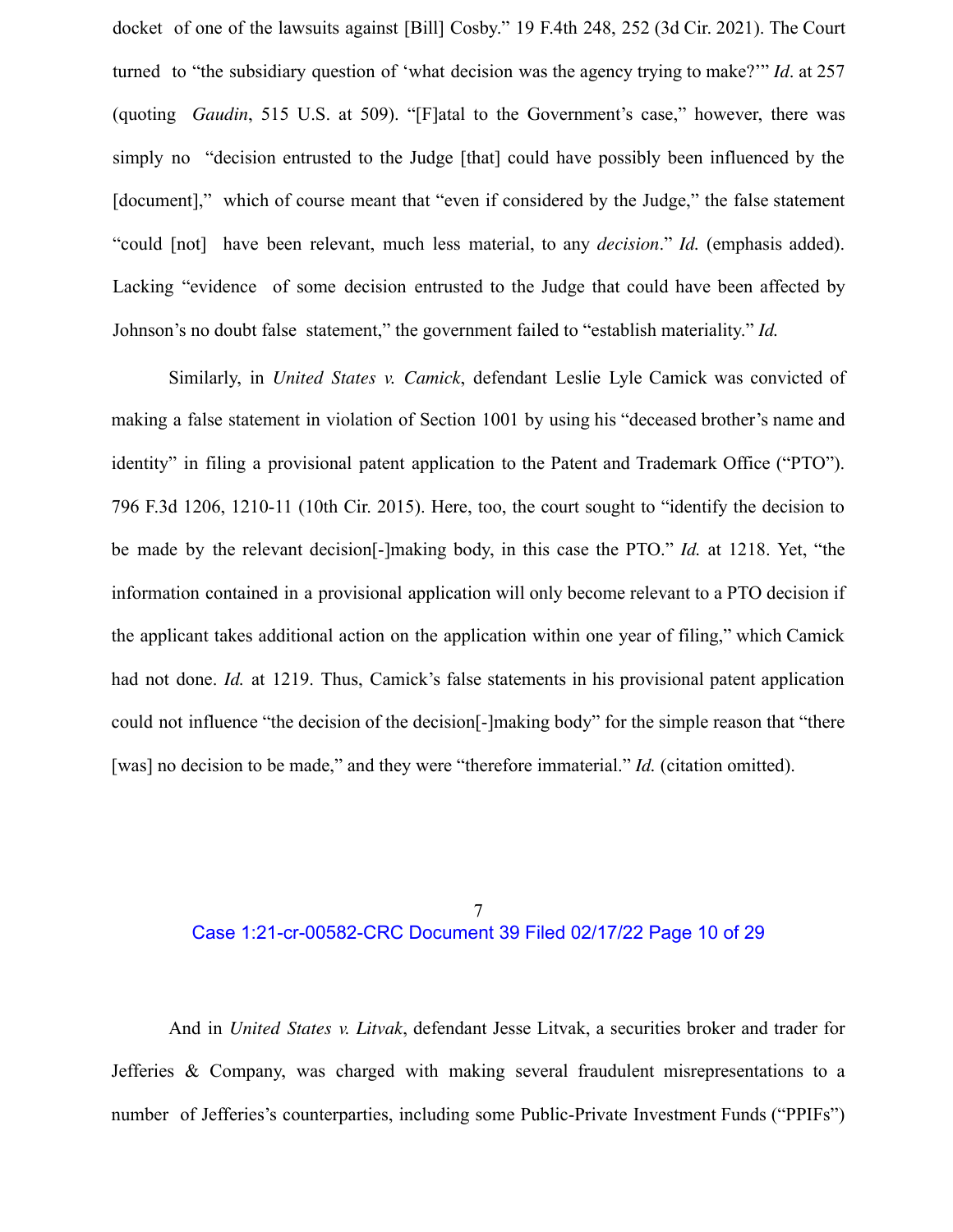(funded, in part, by the Department of Treasury), in order to "covertly reap excess profit for Jefferies in the course of transacting residential mortgage-backed securities." *United States v. Litvak*, 808 F.3d 160, 165-66 (2d Cir. 2015). To successfully establish the charged Section 1001 offenses, the government had to identify an "actual *decision* of the *Treasury* that was reasonably capable of being influenced by Litvak's misstatements." *Id.* at 172. And even though "Litvak's misstatements may have negatively impacted the Treasury's investments, that this impact would have been reflected in aggregate monthly reports submitted by PPIF managers to the Treasury, and that the misstatements were the impetus for an investigation by the Treasury that eventually led to Litvak's prosecution," the Treasury had nevertheless "cast itself as a limited partner in the PPIFs, and retained 'no authority to tell the investment managers' which [securities] to purchase or at what price to transact." *Id.* Thus, the government failed to articulate how "Litvak's misstatements were capable of influencing a *decision* of the *Treasury*." *Id.*

Finally, under D.C. Circuit law, a false statement can be material where it affects a specific governmental decision or a specific function of the agency to which it was addressed. *Moore*, 612 F.3d at 701. But there is no legally significant difference between the two where, as in this case, the purported false statement was allegedly directed toward prompting the agency to initiate an investigation. *See, e.g.*, *United States v. Stadd*, 636 F.3d 630, 638-39 & n.9 (D.C. Cir. 2011) (recognizing *Moore* but holding that "[t]he jury charge correctly" defined a "material" statement as one that "has a natural tendency to influence, or is capable of influencing, *the decision* of the decision-making body to which it was addressed" (emphasis added)); *see also Symantec Corp.*,

# Case 1:21-cr-00582-CRC Document 39 Filed 02/17/22 Page 11 of 29

130 F. Supp. 3d at 123 n.16 (describing *Moore* as holding that "'a statement is material if it has a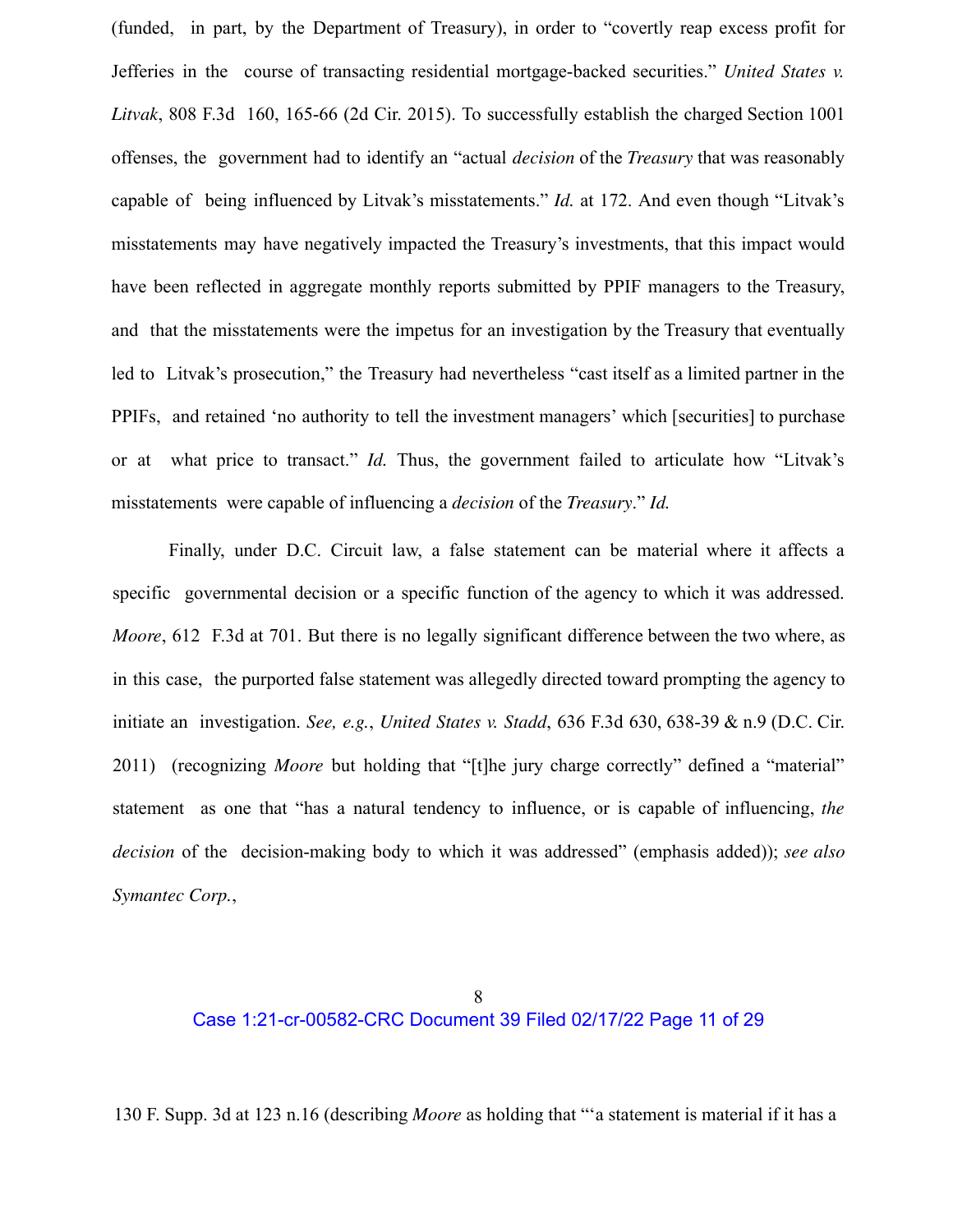natural tendency to influence, or is capable of influencing' an agency's action").

## *2. A false statement is "material" only if it has a sufficient nexus to a specific governmental decision.*

It is not enough that a false statement concern a specific governmental decision. To be material, the false statement must also be capable of *influencing* that decision. And that requires that the false statement have a sufficient nexus, or close connection, to the decision at issue. *See, e.g.*, *United States v. Naserkhaki*, 722 F. Supp. 242, 248 (E.D. Va. 1989) (explaining that "[w]here, as here, a misstatement relates to an ancillary, non-determinative fact, it is not material and cannot support a conviction under Section 1001"); *Facchini*, 874 F.2d at 643 (noting that a "false statement must . . . be capable of having some non-trivial effect on a federal agency"); *cf. United States v. Martinez*, 855 F.2d 621, 624 (9th Cir. 1988) (accepting, in 18 U.S.C. § 1623 prosecutions, that "the government must establish materiality by showing a 'nexus' between the false statements and the scope of the grand jury investigation").

Courts have not hesitated to vacate false statement convictions absent a sufficient nexus (or close connection) between the alleged false statement and the specific governmental decision at issue. In *United States v. Naserkhaki*, the defendant resident alien was prosecuted for, among other things, falsely stating in his Refugee Travel Document ("RTD") application to the Immigration and Naturalization Service ("INS") that "he had not previously applied for an RTD from the United States" (when in truth he had already applied for an RTD in New York a week prior). 722 F. Supp. at 244. A false statement, the court said, that "relates to an ancillary, non determinative fact . . . is not material and cannot support a conviction under Section 1001." *Id.* at 248. And the government failed to disclose "such relation or connection between the misstatement concerning the prior New York application and the decision to issue the RTD," *id.* at 249, because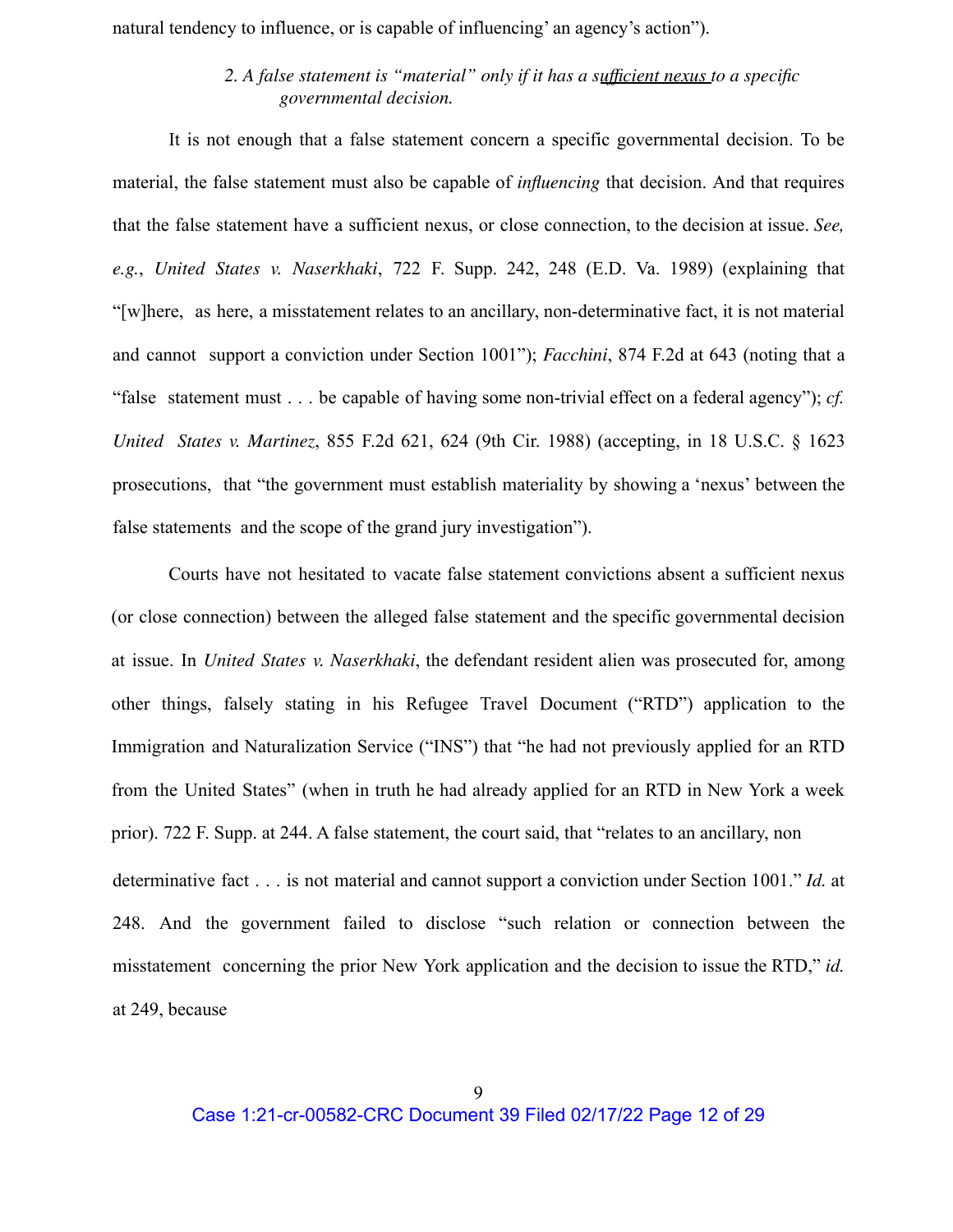none of the inquiries the INS examiner had to consider when presented with defendant's RTD application, "on their face, implicate[d] the information defendant misstated concerning his prior New York RTD application. *Id.* at 247. The government had to offer a "much closer fit... between the particular misstatement and the relevant" government decision. *Id.* at 248*.* The false statement, in other words, was "immaterial because it [was] irrelevant *to defendant's eligibility for an RTD*." *Id.* (emphasis added).

Similarly, in a Sixth Circuit case, *United States v. Qaisi*, the defendants were charged with making false statements as part of their application for citizenship to the INS by stating they were "currently living together as man and wife and had resolved their marital difficulties." 779 F.2d 346, 347 (6th Cir. 1985). The only decision for the INS relevant *to the citizenship application* was whether the couple's marriage was pretextual, *not* the "viability" of the marriage. *Id.* at 348. In "premis[ing] materiality on viability," then, the government "failed to establish that there was a false statement that was material *to the issue at hand*." *Id.* (emphasis added). Likewise, in the Ninth Circuit's decision in *United States v. Facchini*, two groups of defendants made false statements in order to improperly receive unemployment insurance benefits. 874 F.2d at 643. To be material, the false statements had to have a "non-trivial effect on a federal agency"—meaning they "could, under some set of foreseeable circumstances, *significantly* affect an action by a federal department or agency." *Id.* (emphasis added). The first group's false statements satisfied this requisite "direct causal link between [the] statements and action by the Department of Labor" because the statements "resulted in the improper disbursement of federal funds." *Id.* at 644. The second group's false statements made only to the State of Oregon, however, failed to satisfy the materiality requirement because their "effect, actual or potential, . . . on the federal government's limited administrative role [was] *negligible*." *Id.* (emphasis added).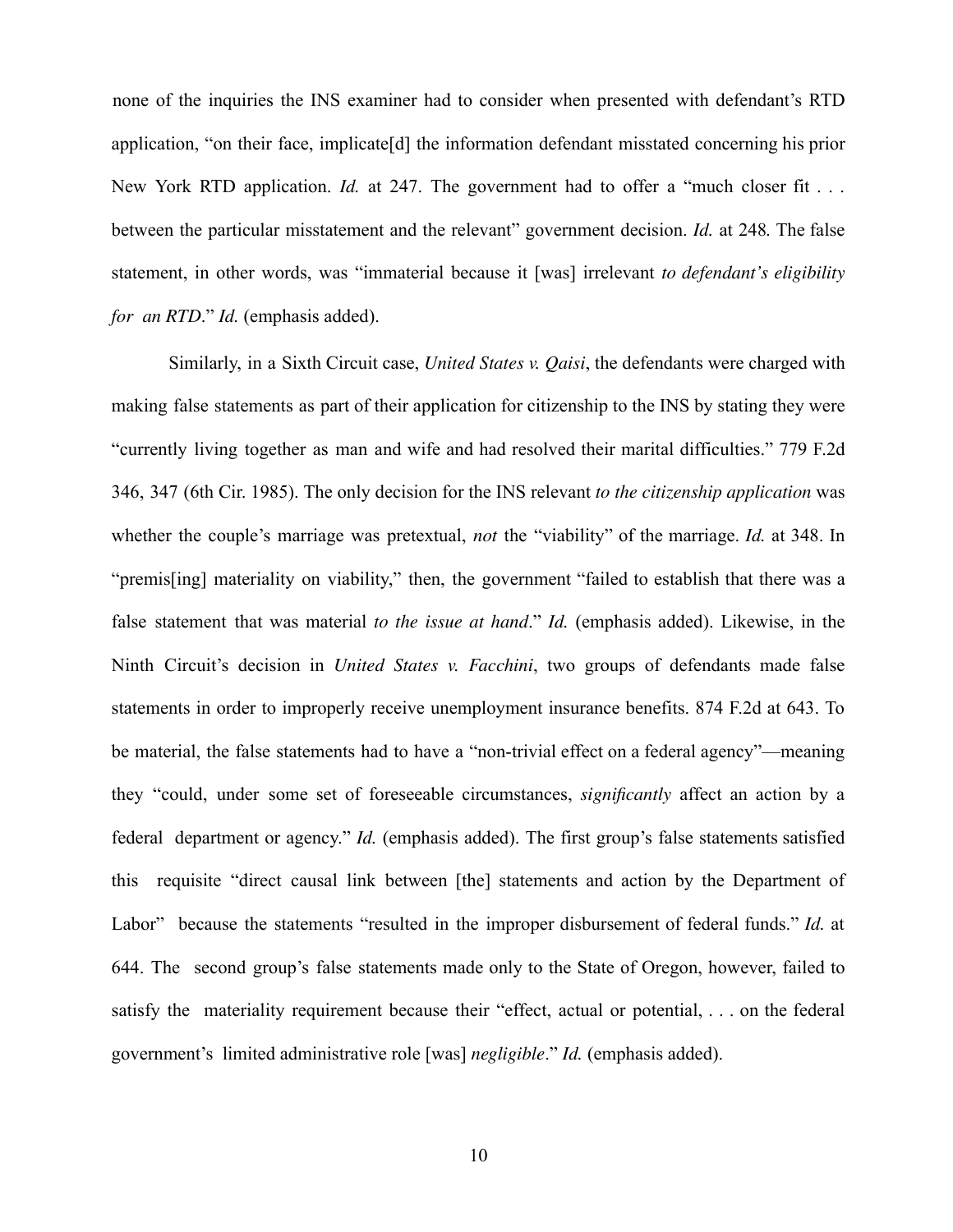## Case 1:21-cr-00582-CRC Document 39 Filed 02/17/22 Page 13 of 29

In *Kungys*, too, the Supreme Court held that defendant's misrepresentations about his date and place of birth on his naturalization petition were not material for purposes of the "concealment or misrepresentation" provision of 8 U.S.C. § 1451(a) because those falsely asserted facts were not "relevant to his qualifications for citizenship," and "the true date and place of birth [could not even] predictably have disclosed other facts relevant to his qualifications." 485 U.S. at 774.

#### **B. The Only False Statement Charged Is Immaterial As A Matter Of Law** The

Indictment against Mr. Sussmann plainly fails to allege a false statement that meets this legal standard for materiality. Following the Supreme Court's clear instruction in *Gaudin*, in order to assess the materiality of the false statement that Mr. Sussmann is alleged to have made, this Court must ask what statement he is alleged to have made to the FBI; what decision the FBI was trying to make; and whether the false statement could have influenced that decision. Here, even accepting all the allegations in the Indictment as true—and the evidence would prove otherwise—the only decision the FBI was trying to make was the decision whether or not to commence an investigation into the allegations of suspicious internet data involving the Trump Organization and Russian Bank-1. Ample precedent—and the Special Counsel's own allegations in this case—make clear that Mr. Sussmann's purported false statement did not influence, and was not capable of influencing, that decision.

## *1. The only decision the FBI was trying to make was the decision whether to commence an investigation.*

Common sense alone dictates that when a false statement is allegedly made to an investigative agency and there is no investigation pending, the only decision that the agency could try to make is the decision whether to *initiate* an investigation in the first place. After all, absent an existing investigation, there is no other formal exercise of governmental power that a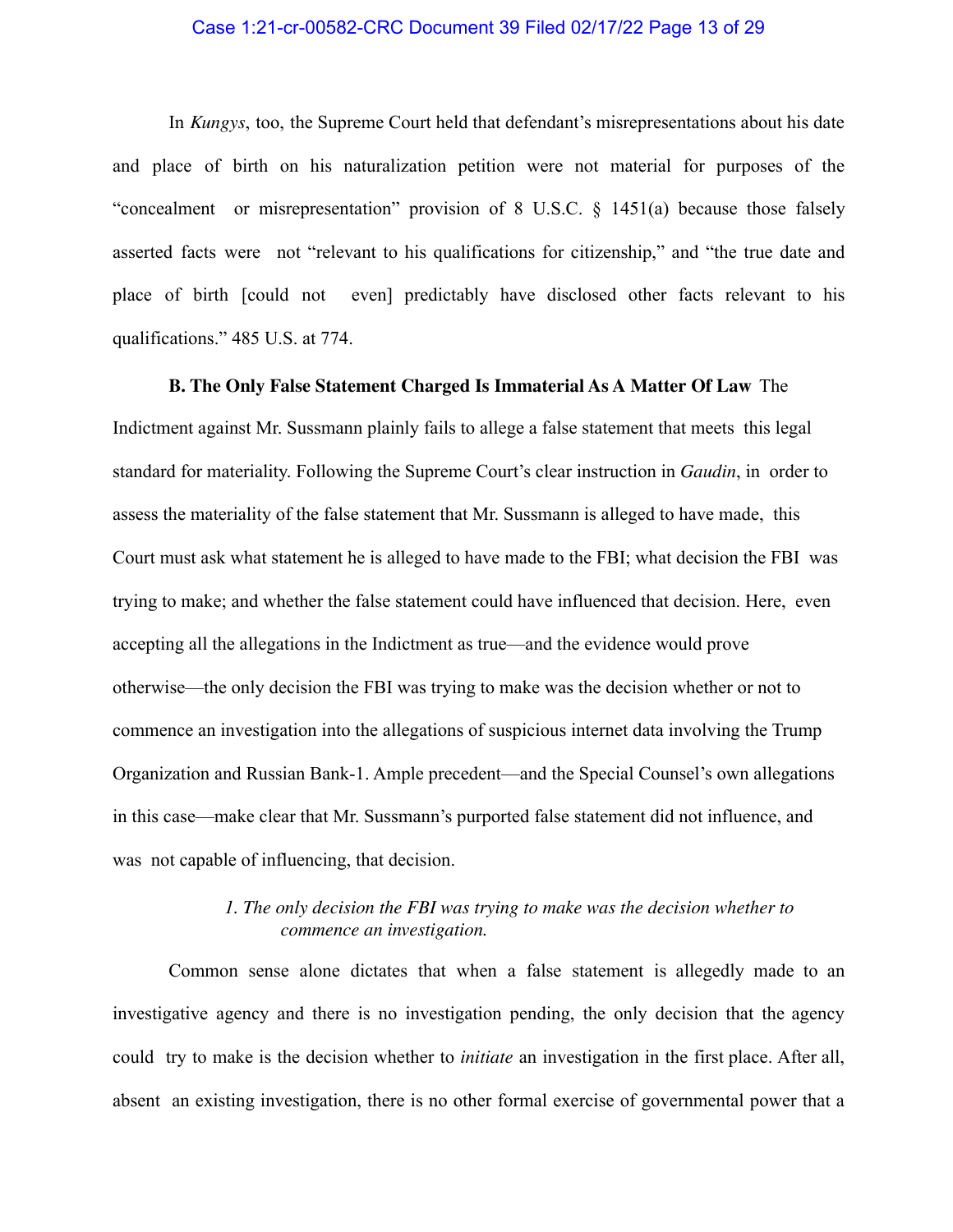false statement could conceivably influence.

## 11 Case 1:21-cr-00582-CRC Document 39 Filed 02/17/22 Page 14 of 29

Case law unsurprisingly confirms this common-sense logic. In *United States v. Hansen*, former Representative George W. Hansen was convicted under Title 18, United States Code, Section 1001 for making certain material omissions on financial disclosure statements that he was required to submit under the Ethics in Government Act of 1978. 772 F.2d 940, 942 (D.C. Cir. 1985). On appeal to the D.C. Circuit, Hansen argued, among other things, "that his omissions could not have been material because no federal agency or department 'was conducting any inquiry or investigation, or making any determination whatever, that would have been affected in the slightest if Congressman Hansen had . . . put on his [financial disclosure] forms the debts and transactions which the indictment allege[d] he should have reported.'" *Id.* at 949 (emphasis added).

Writing for the D.C. Circuit, then-Judge Scalia rejected Hansen's argument. According to the court, Hansen's lies were material because they could influence the critical decision *whether to initiate an investigation*. According to Judge Scalia, "[a] lie influencing the possibility that an investigation might commence stands in no better posture under § 1001 than a lie distorting an investigation already in progress." *Id.* Because Hansen's omissions "tended to conceal information that would have *prompted investigation or action*," *id.* at 950 (emphasis added), they met the test of materiality, i.e., "whether the statement 'has a natural tendency to influence, or was capable of influencing, the decision of the tribunal in making a [particular] determination," *id.* at 949 (citation omitted). It stands to reason from *Hansen* that, for a false statement to be material where the government has not already begun an investigation, courts must inquire whether the false statement was capable of influencing or "prompt [ing]" the government's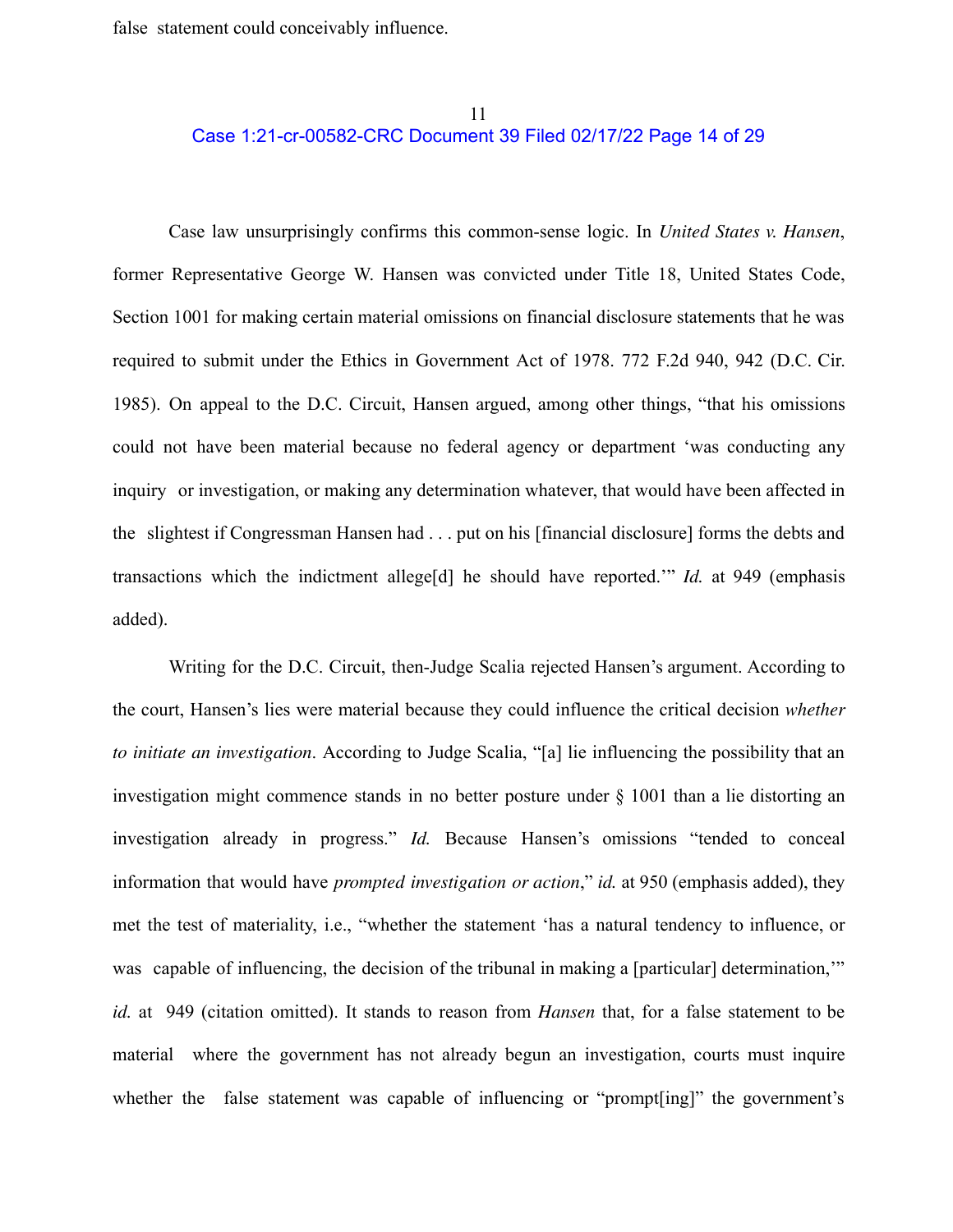decision to "commence" an "investigation or action." *See id.*; *see also, e.g.*, *United States v. Carrasquillo,* 239 F. App'x 634, 635 (2d Cir. 2007) (Although the government was "not actively investigating

## 12 Case 1:21-cr-00582-CRC Document 39 Filed 02/17/22 Page 15 of 29

whether defendant owned an unauthorized firearm," defendant's false "statement that he had never owned an off-duty firearm was clearly material . . . as it *went to the heart* of whether [the defendant] had the means of engaging in . . . possibly unprofessional conduct," for which the government "had the authority to investigate" and which the government then investigated. (emphasis added)). $<sup>1</sup>$ </sup>

# *2. Mr. Sussmann's alleged false statement could not have influenced the FBI's decision to commence an investigation.*

Precedent and the allegations in the Indictment (and lack thereof) make clear that Mr. Sussmann's purported false statement is immaterial as a matter of law because it did not influence and could not have influenced the FBI's decision *whether* to initiate an investigation into the suspected links between the Trump Organization and Russian Bank-1.

As set forth above, in order to influence a governmental decision, a false statement must have a sufficient nexus, or close connection, to the decision at issue. *See, e.g.*, *Naserkhaki*, 722 F. Supp. at 248; *Facchini*, 874 F.2d at 643. Where an agency is deciding whether to initiate an investigation, a false statement about the subject matter of the potential investigation—such as a false tip—would surely be material. *See United States v. Kim*, 808 F. Supp. 2d 44, 59 (D.D.C. 2011) ("A false statement concerning the subject of an investigation will generally be deemed material because it will have a tendency to influence the investigators."). In such a case, there is clearly a sufficient nexus between the alleged statement and the governmental decision whether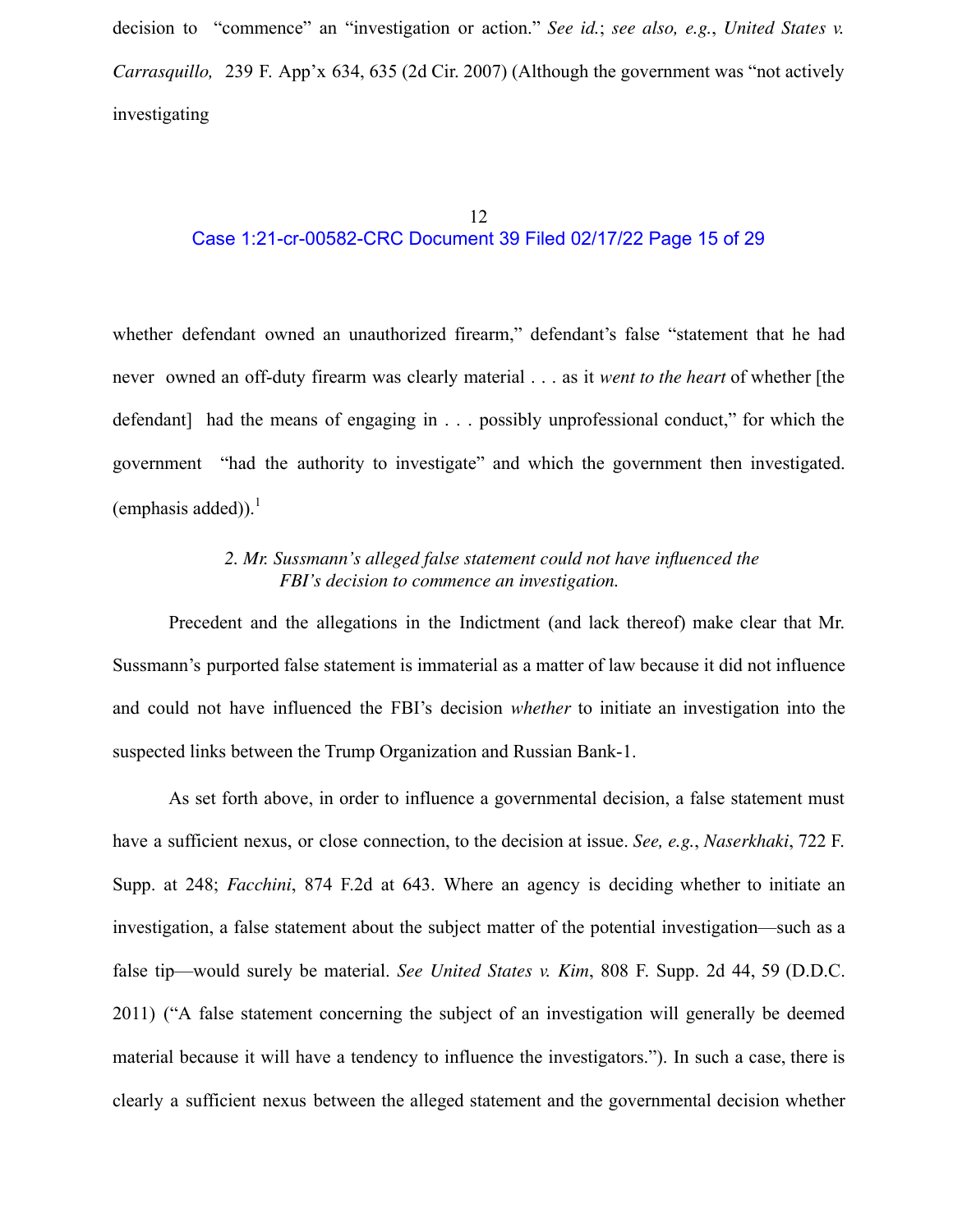to initiate an investigation. Thus, the Department of Justice historically has prosecuted legions of cases in which an individual has provided a false tip to the government. Among many other cases,

<sup>1</sup> The possibility of a false statement influencing the *initiation* of a government investigation in *Hansen* (at issue here) stands in stark contrast to the much more common occurrence of a false statement possibly influencing an *ongoing* investigation (not at issue here). *See, e.g.*, *United States v. Safavian*, 649 F.3d 688, 690-92 (D.C. Cir. 2011) (holding false statements were material because they could influence "the *course* of the FBI's investigation" that was already underway after the FBI's receipt of an anonymous tip (emphasis added)).

# 13 Case 1:21-cr-00582-CRC Document 39 Filed 02/17/22 Page 16 of 29

John Habenstein pleaded guilty to falsely tipping the FBI off to ships en route to American cities that contained weapons of mass destruction<sup>2</sup>; Rodney Phipps pleaded guilty to interstate threats and a false threat connected to several "swatting" calls, i.e.*,* hoax emergency calls made in order to elicit an armed police response for the purpose of harassing someone<sup>3</sup>; Ryan Lin pleaded guilty to, among other things, nine counts of hoax bomb threats to various police forces, falsely stating there were bombs planted at high schools, shopping malls, courts, government buildings, and hotels<sup>4</sup>; Edgar Johnson, pleaded guilty to "us[ing] a cellular telephone to call Southside Fire in Chatham County, Georgia, and falsely report[ing] a bomb threat at Elba Island"<sup>5</sup>; and Brian Rini was indicted for,<sup>6</sup> among other things, making materially false statements under 18 U.S.C. § 1001(a)(2) for claiming to be a long-missing juvenile and for falsely claiming to be the victim of juvenile sexual trafficking.<sup>7</sup>

<sup>2</sup> *See* Criminal Complaint, United States v. Habenstein, No. 02-mj-3500 (D.N.J. July 8, 2002), ECF No. 1; Michael Moss, *THREATS AND RESPONSES: LAW ENFORCEMENT; False Terrorism Tips to F.B.I. Uproot Lives of Suspects*, N.Y. Times (June 19, 2003), https://www.nytimes.com/2003/06/19/us/threats-responses-law-enforcement-false-terrorism-tips fbi-uproot-lives-suspects.html.

<sup>&</sup>lt;sup>3</sup> See Indictment, United States v. Phipps, No. 19-cr-00069 (D. Del. May 16, 2019), ECF No. 5;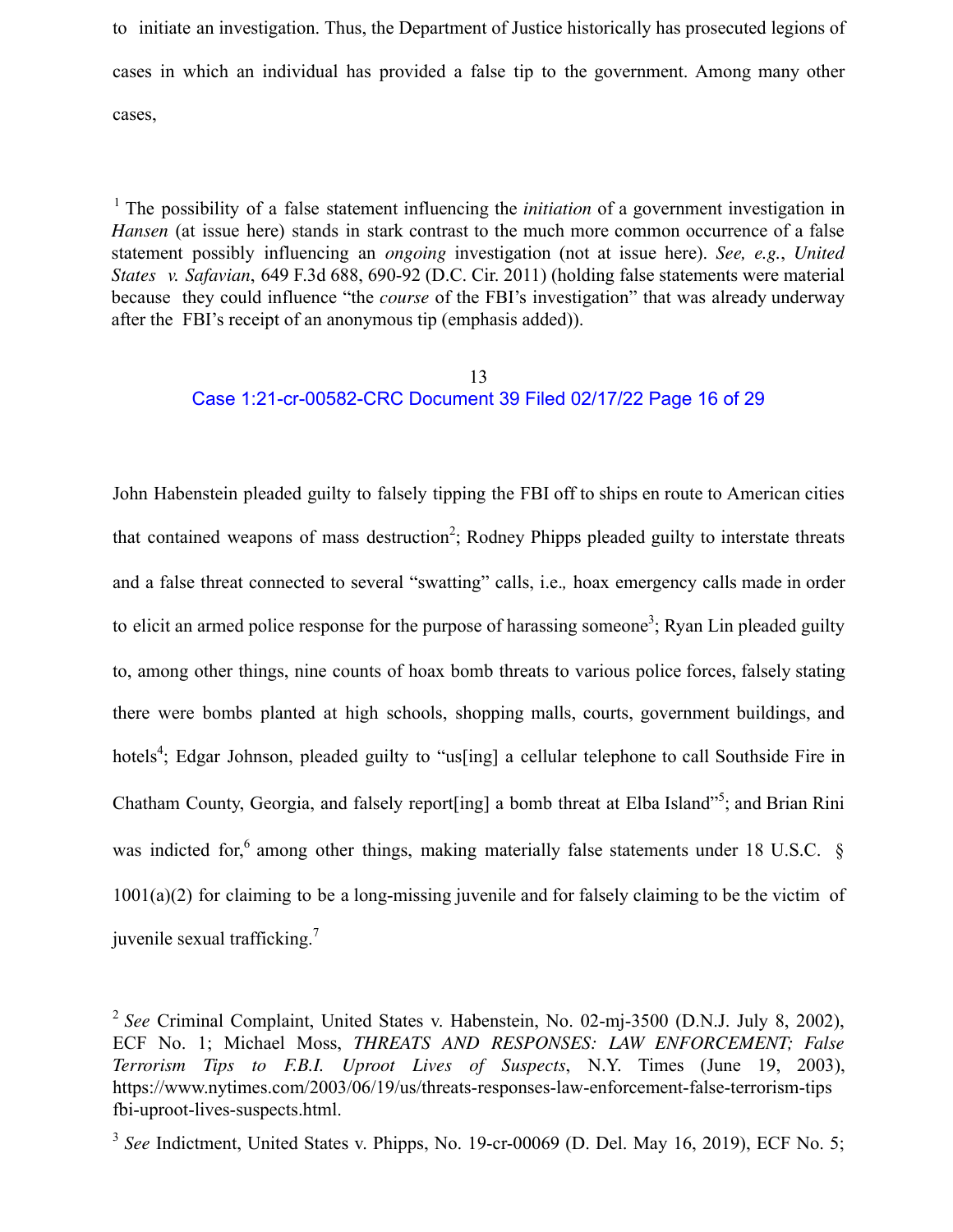Judgment in Criminal Case, United States v. Phipps, No. 19-cr-00069 (D. Del. May 16, 2019), ECF No. 48.

<sup>4</sup> *See* Information, United States v. Lin, No. 18-cr-10092 (D. Mass. Apr. 9, 2018), ECF No. 26; Plea Agreement, United States v. Lin, No. 18-cr-10092 (D. Mass. May 9, 2018), ECF No. 31.

<sup>5</sup> *See Former Georgia Prison Guard Sentenced in Connection with Sexual Assaults of Female Inmates and Bomb Threat*, Dep't of Just., Off. of Pub. Affs. (June 11, 2018), https://www.justice.gov/opa/pr/former-georgia-prison-guard-sentenced-connection-sexual assaults-female-inmates-and-bomb; Criminal Information, United States v. Johnson, No. 17-cr 00105 (S.D. Ga. Aug. 16, 2017), ECF No. 1; Plea Agreement, United States v. Johnson, No. 17 cr-00214 (S.D. Ga. June 11, 2018), ECF No. 24.

<sup>6</sup> Rini ultimately pleaded guilty to only aggravated identity theft. *See* CRIMINAL MINUTES Before United States District Judge Michael R. Barrett, United States v. Rini, No. 19-cr-00044 (S.D. Ohio Jan. 9, 2020), ECF No. 32.

<sup>7</sup> *See Man Who Claimed to Be Long-Missing Boy Gets 2 Year Sentence, Apologizes to Boy's Family*, CBS News (Dec. 16, 2020, 6:52 AM), https://www.cbsnews.com/news/brian-rini

#### 14 Case 1:21-cr-00582-CRC Document 39 Filed 02/17/22 Page 17 of 29

In this case, however, Mr. Sussmann is not charged with providing a false tip to the FBI. Indeed, the Indictment does not make a single allegation that the Russian Bank-1 Information he conveyed to the FBI was false. Moreover, the Indictment does not allege that Mr. Sussmann knew—or should have known—that the Russian Bank-1 Information was false. Instead, Mr. Sussmann is charged simply with purportedly lying about whether he was acting on behalf of a particular client when conveying that information. That is, the alleged false statement concerns, at most, Mr. Sussmann's purported motivation for providing the tip to the FBI—not the tip itself. A false statement of this sort does not have the requisite close nexus to the FBI's decision whether to initiate an investigation and is thus incapable of influencing *that* decision as a matter of law.

In fact, the defense is not aware of a single case in which the government has prosecuted (let alone convicted) a tipster not for providing a false tip but for providing a false statement about something ancillary to the tip, for instance, the tipster's motivation for giving a tip to law enforcement in the first place. The above examples are cases on point. Habenstein, the aspiring for-hire terrorism expert, ostensibly concealed his commercial motives for lying about weapons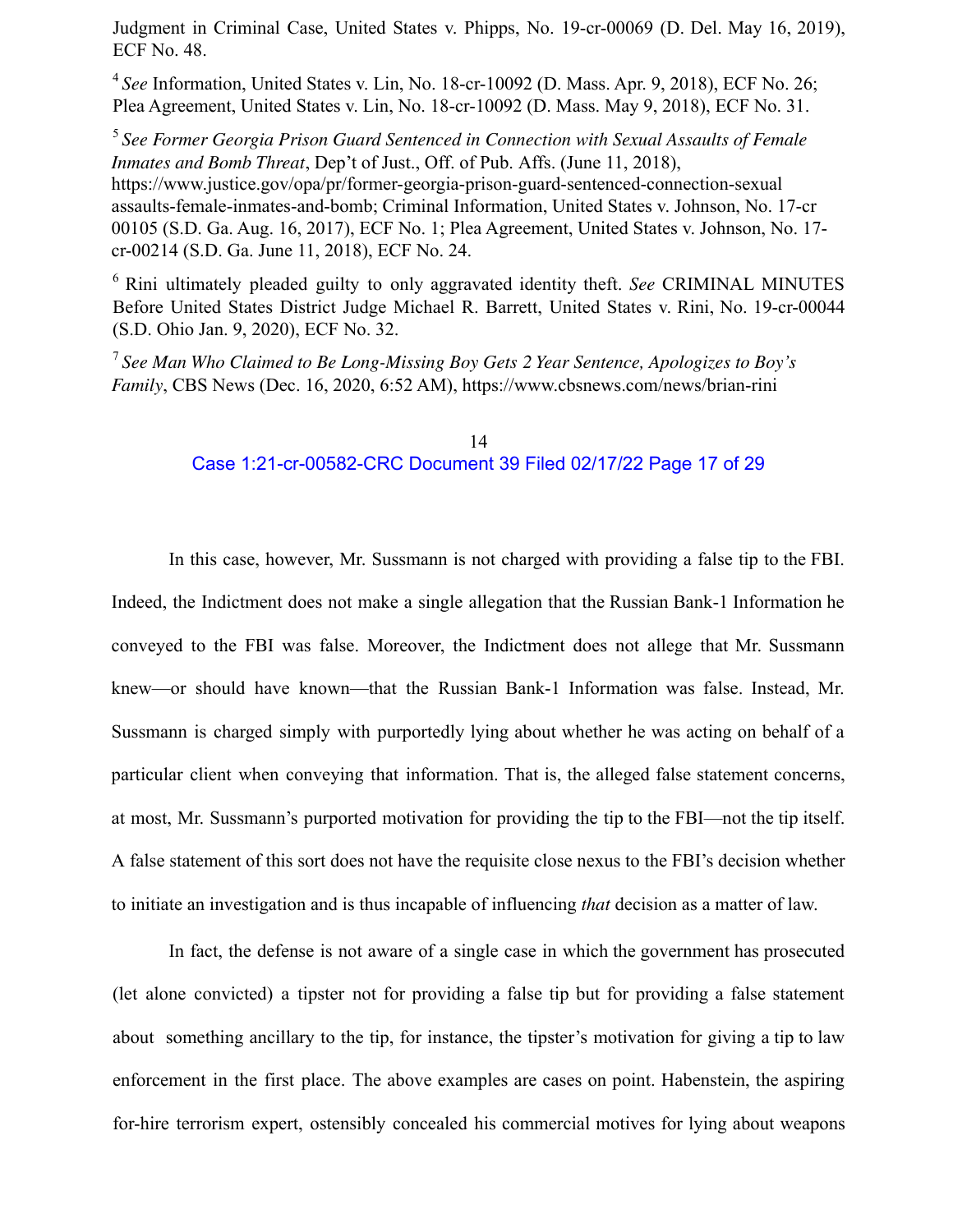of mass destruction; Phipps, Lin, and Johnson, intending to dupe the government into harassing innocent individuals with swatting calls and hoax bomb threats, did not notify the government of whatever perverse motives animated their falsities; and Rini did not tell the FBI that, in lying about who he was and falsely claiming to be a victim of juvenile sex trafficking, his goal was to get away from his own family. Yet each of the defendants was prosecuted specifically for providing a false *tip*—not for lying about or failing to disclose their motives for so doing.

timmothy-pitzen-man-who-claimed-to-be-long-missing-boy-gets-two-year-sentence-apologizes to-boys-family/; Indictment, United States v. Rini, No. 19-cr-00044 (S.D. Ohio Apr. 17, 2019), ECF No. 12.

## 15 Case 1:21-cr-00582-CRC Document 39 Filed 02/17/22 Page 18 of 29

The prosecution and conviction in *United States v. Rodgers* is also illustrative. The defendant was prosecuted under Section 1001 for falsely telling the FBI that his wife had been kidnapped, and the Secret Service that his "estranged girlfriend" planned to assassinate the President. 466 U.S. 475, 476-77 (1984). The defendant was not prosecuted for concealing his apparent motive for the false tips (a desire to "locate his wife") or for lying about the status of his relationship (calling her his "estranged girlfriend" and suggesting she had involuntarily left, when in fact she was his wife and had left the defendant voluntarily). *Id.* at 477.

That the government apparently has never prosecuted anyone for alleged false statements regarding subject matter other than the reported wrongdoing makes sense. For good reason, the materiality element limits criminal liability to false statements *that matter*. And in this context, a false statement regarding a matter like motivation is not capable of influencing the government's decision whether to initiate an investigation.

The Indictment in this case only serves to confirm that obvious reality. Likely because the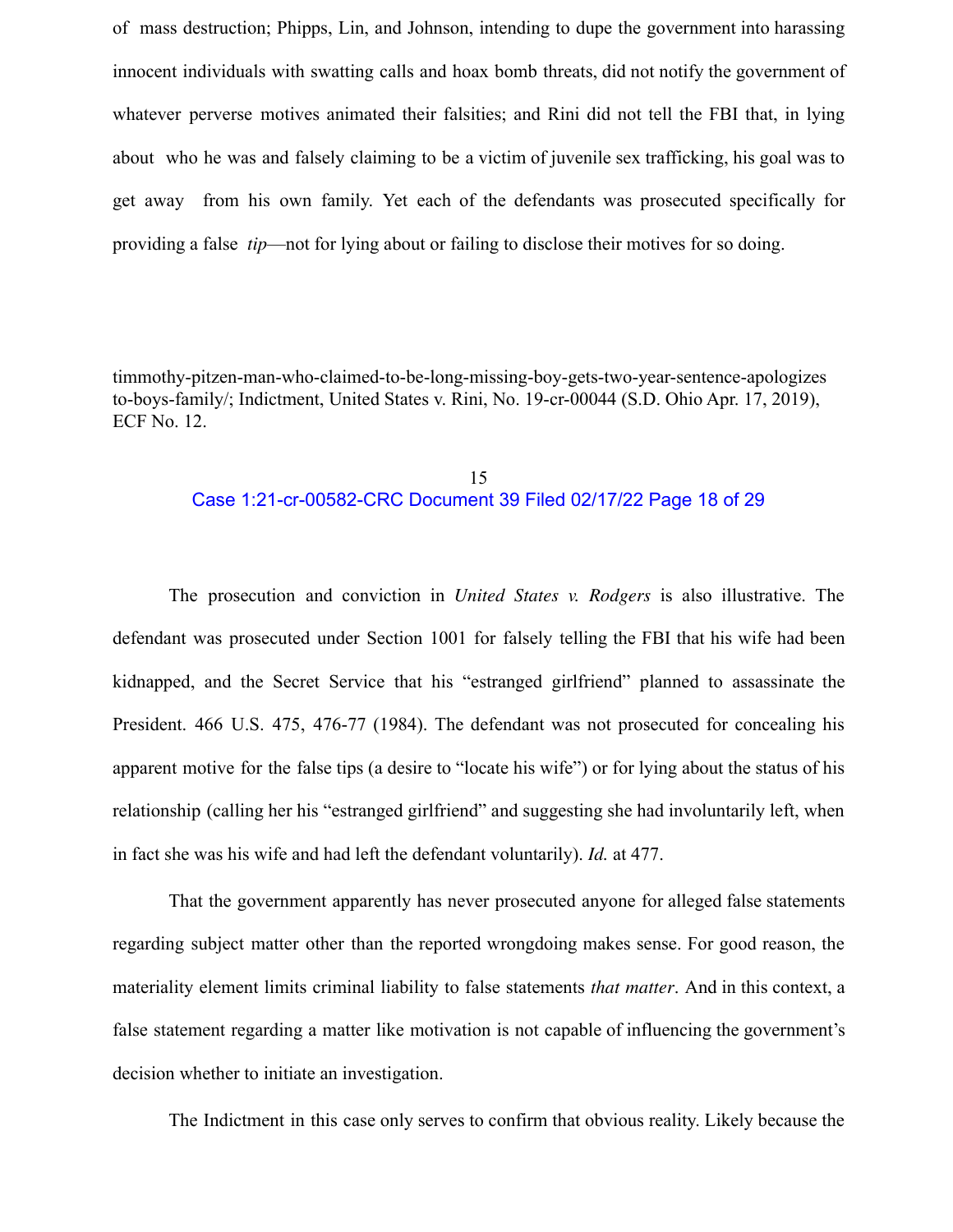charged false statement is so manifestly immaterial, the Special Counsel resorted to a series of vague allegations about materiality in the Indictment. But none of these allegations address whether Mr. Sussmann's purported false statement could have influenced the only legally significant decision at issue—the FBI's decision *whether* to investigate the Russian Bank-1 Information.

For example, paragraph 5 of the Indictment suggests that Mr. Sussmann's purported false statement was material because it "misled the FBI General Counsel and other FBI personnel concerning the political nature of his work and deprived the FBI of information that might have permitted it more fully to assess and uncover the origins of the relevant data and technical analysis, including the identities and motivations of Sussmann's clients." Indictment ¶ 5. And paragraph 6

## 16 Case 1:21-cr-00582-CRC Document 39 Filed 02/17/22 Page 19 of 29

goes on to detail what the FBI might have learned had it "uncovered the origins of the relevant data and analysis." *Id.* ¶ 6. Nowhere in these paragraphs, however, does the Indictment suggest that the "relevant data and technical analysis" were themselves false. Nowhere in these paragraphs does the Indictment suggest that Mr. Sussmann knew or should have known that those materials were false. And nowhere in these paragraphs does the Indictment suggest that Mr. Sussmann's purported false statement affected the decision whether to investigate the Russian Bank-1 Information.

The same is true of Paragraph 32 of the Indictment. That Paragraph alleges that Mr. Sussmann's purported false statement was material because it was "relevant" to the FBI whether he was providing the information "as an ordinary citizen" or whether he was doing so "as a paid advocate for clients with a political or business agenda." *Id.* ¶ 32. The Paragraph goes on to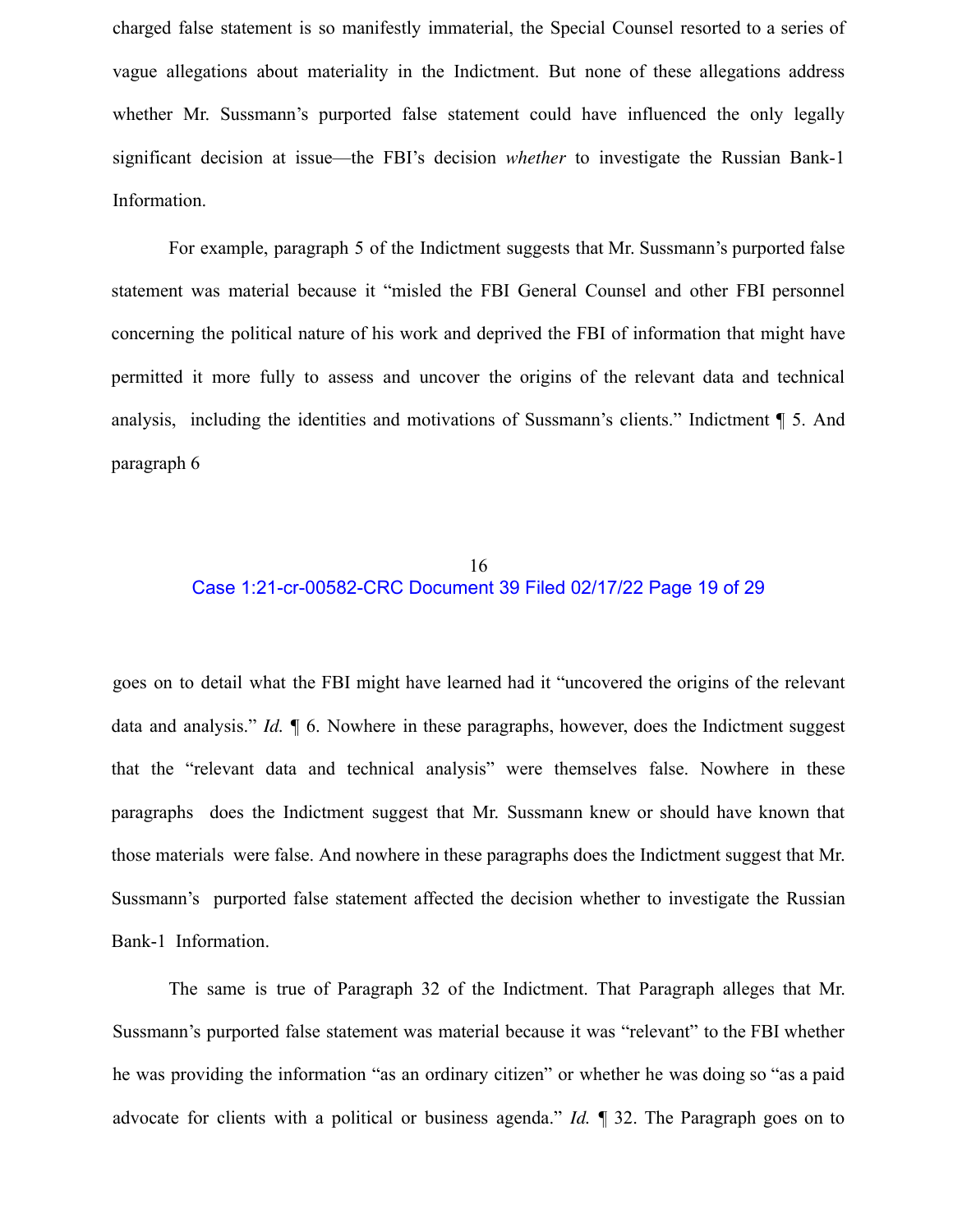explain the reason that this would have been "relevant" is because it "*might have*" led the FBI General Counsel to ask about the identity of Mr. Sussmann's clients; the FBI "*might have*" taken "additional or more incremental steps before opening and/or closing an investigation"; the FBI "*might have* allocated its resources differently" and "uncovered more complete information." *Id.* (emphasis added). Again, nowhere in the Indictment is there an allegation that the information Mr. Sussmann provided was false. Nowhere is there an allegation that Mr. Sussmann knew—or should have known—that the information was false. And nowhere is there an allegation that the FBI would not have opened an investigation absent Mr. Sussmann's purported false statement. The closest the Indictment comes is the suggestion that Mr. Sussmann's supposed client relationships were "relevant" because they "might have" led the FBI to take "additional or incremental steps." But the law in this Circuit is clear that relevance is not enough to establish materiality because "[a] statement may be relevant but not material." *See Weinstock*, 231 F.2d at

## 17 Case 1:21-cr-00582-CRC Document 39 Filed 02/17/22 Page 20 of 29

701 ("To be 'relevant' means to relate to the issue. To be 'material' means to have probative weight, i.e., reasonably likely to influence the tribunal in making a determination required to be made."); *see also, e.g.*, *Litvak*, 808 F.3d at 174 (stating that materiality was not proven where the government only "established that [defendant's] misstatements may have been *relevant* to the" government decisionmaker). And the operative governmental decision here is not how the FBI would have gone about opening an investigation, but *whether* the FBI would have opened that investigation.

Moreover, even the Indictment's own allegations undermine any claim that the false statement could have been material. The Indictment alleges that the FBI "might have" taken "additional or incremental steps" had it known of Mr. Sussmann's purported clients. But there is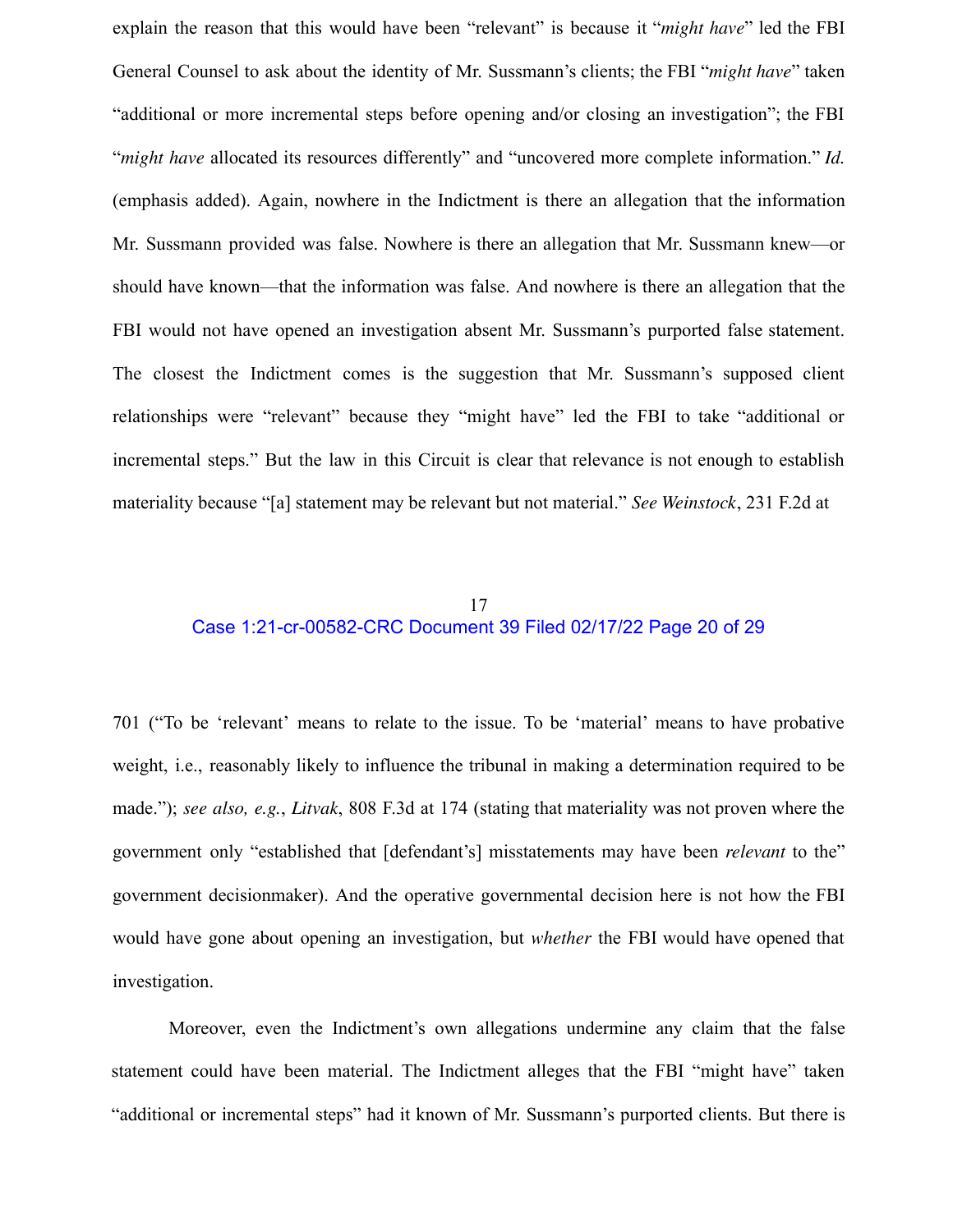no reason the FBI would have acted differently if it learned of Mr. Sussmann's supposed relationship with the Clinton Campaign. The FBI was already aware of what the Indictment described as the "political nature of his work." Indictment ¶¶ 5, 32. Indeed, the Indictment makes clear that the FBI and Mr. Baker himself were well aware that Mr. Sussmann was representing the Democratic National Committee at a time when Hillary Clinton, the Democratic nominee for president, *was* the Democratic National Committee. *See id.* ¶ 28 ("Michael Sussman[n] – Atty: [Law Firm-1] . . . Represents DNC, Clinton Foundation, etc."). Similarly, there is no reason the FBI would have acted differently if it learned of Mr. Sussmann's supposed relationship with Tech Executive-1. The Indictment again makes clear that the FBI and Mr. Baker himself were aware that Mr. Sussmann had received the information from cyber experts. *See id.* ("Been approached by Prominent Cyber People (Academic or Corp. POCs)[—]People like: [three names redacted]").<sup>8</sup>

<sup>8</sup> And tellingly, the Indictment includes no explanation as to why such information would have been material to the FBI's decision whether or not to initiate an investigation when Tech Executive-1—far from being a stranger to the FBI—was someone with whom the FBI had a long

#### 18 Case 1:21-cr-00582-CRC Document 39 Filed 02/17/22 Page 21 of 29

Both precedent and the allegations of the Indictment therefore make clear that Mr. Sussmann's purported false statement is immaterial as a matter of law. And it is altogether unsurprising that the discovery that the Special Counsel has produced only serves to reinforce that fact. Multiple individuals involved in the FBI's subsequent investigation of the data provided by Mr. Sussmann have confirmed that the purported false statement had no impact on the investigation, including the decision whether to open it. The FBI also regularly accepts and investigates information provided by anonymous tipsters.<sup>9</sup> And moreover, the FBI General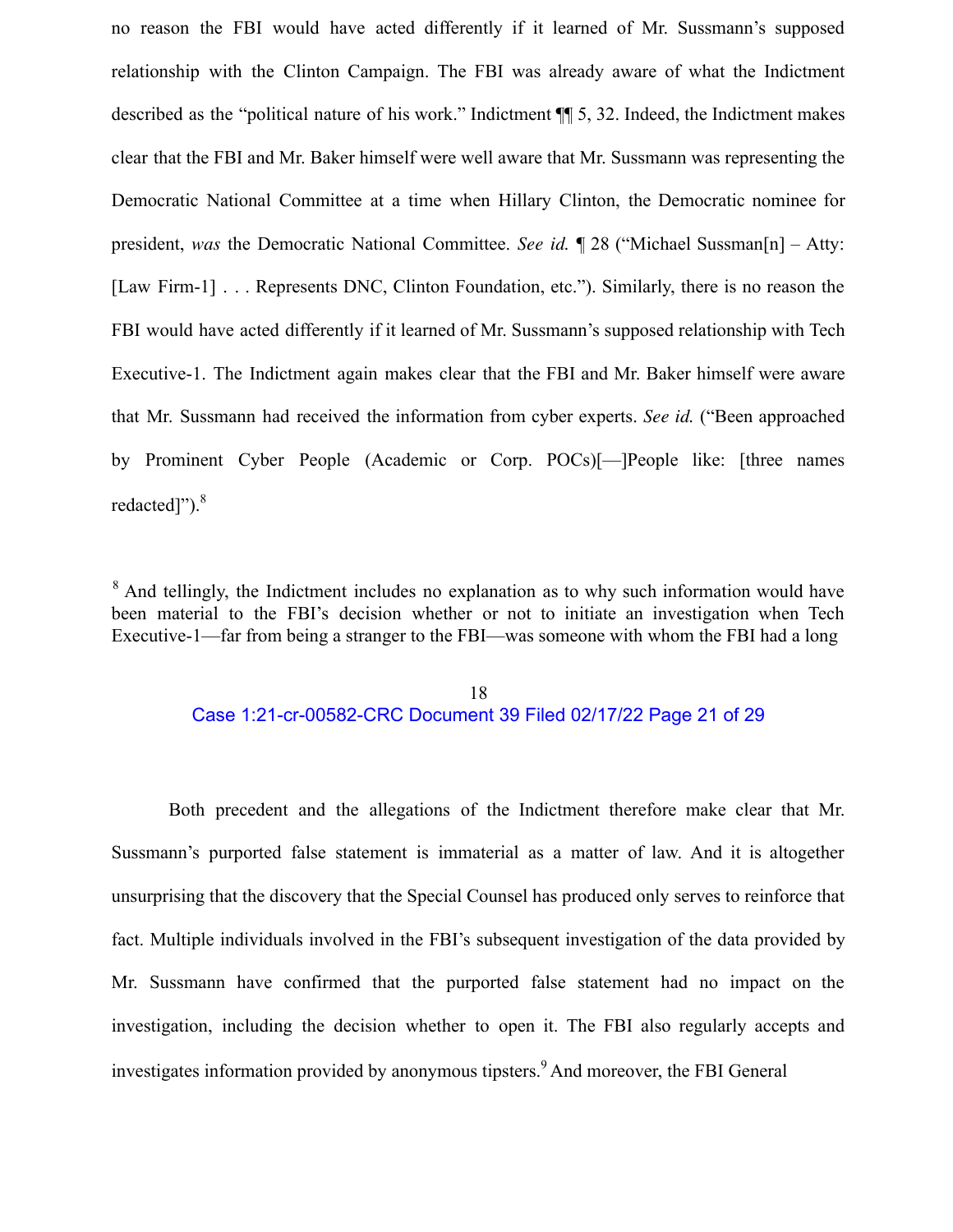standing professional relationship of trust and who was one of the world's leading experts regarding the kinds of information that Mr. Sussmann provided to the FBI.

<sup>9</sup> *See* FBI – Tips Electronic Tip Form, https://tips.fbi.gov/contact (last visited Feb. 17, 2022) ("The FBI requests [contact information] to assist in further investigating your tip. You do not have to provide your name or other personal information"). When initially processing tips, the FBI's Domestic Investigations and Operations Guide (Sept. 28, 2016) ("DIOG") permits use of only limited investigative methods. The purpose of this limited evaluation is only to enable an FBI employee to answer the following question: "Does the complaint, observation, or information appear to present a credible basis to open an Assessment . . . or to open a Predicated Investigation consistent with the standards set forth in the DIOG?" DIOG 5.1.1, FBIDomesticInvestigationsandOperationsGuideDIOG2016VersionPart01of02.pdf.

Nothing in this section states that an FBI employee should inquire about or evaluate the motivations of the person submitting the tip. In fact, agents may not interview the source of the tip or re-contact them for any purpose other than "eliminating confusion." DIOG 5.1.1.5, FBIDomesticInvestigationsandOperationsGuideDIOG2016VersionPart01of02.pdf.

Instead, the DIOG anticipates that FBI employees will evaluate with an objective eye any voluntary information provided by a private individual. *See* DIOG 18.5.7, FBIDomesticInvestigationsandOperationsGuideDIOG2016VersionPart01of02.pdf ("Investigative Method: Information Voluntarily Provided by Governmental or Private Entities"). This section does not describe any requirement to investigate the source or motivations of the individual, but notes that "[i]f the originator of information reported to the FBI characterized an individual, group, or activity in a certain way, and that characterization should be documented for completeness of the FBI record, the FBI record . . . should reflect that another party, and not the FBI, is the originator of the characterization." *Id.* That admonition is repeated throughout the DIOG's guidance on investigative methods. *See* DIOG 18.4; 18.5.1; 18.5.2; 18.5.3; 18.5.4; 18.5.5; 18.5.6; 18.5.7,

FBIDomesticInvestigationsandOperationsGuideDIOG2016VersionPart01of02.pdf .

# 19 Case 1:21-cr-00582-CRC Document 39 Filed 02/17/22 Page 22 of 29

Counsel himself confirmed in testimony under oath before Congress that the FBI investigates evidence of crimes regardless of the political affiliation of the source of the evidence.<sup>10</sup> At the end of the day, Hillary Clinton herself could have publicly handed over the Russian Bank-1 Information and the FBI would still have investigated it. And if Mr. Sussmann had not met with Mr. Baker and Newspaper-1 published its article as anticipated, *see* Indictment ¶ 27(e), the FBI surely would have initiated its investigation then as well. Thus, Mr. Sussmann's purported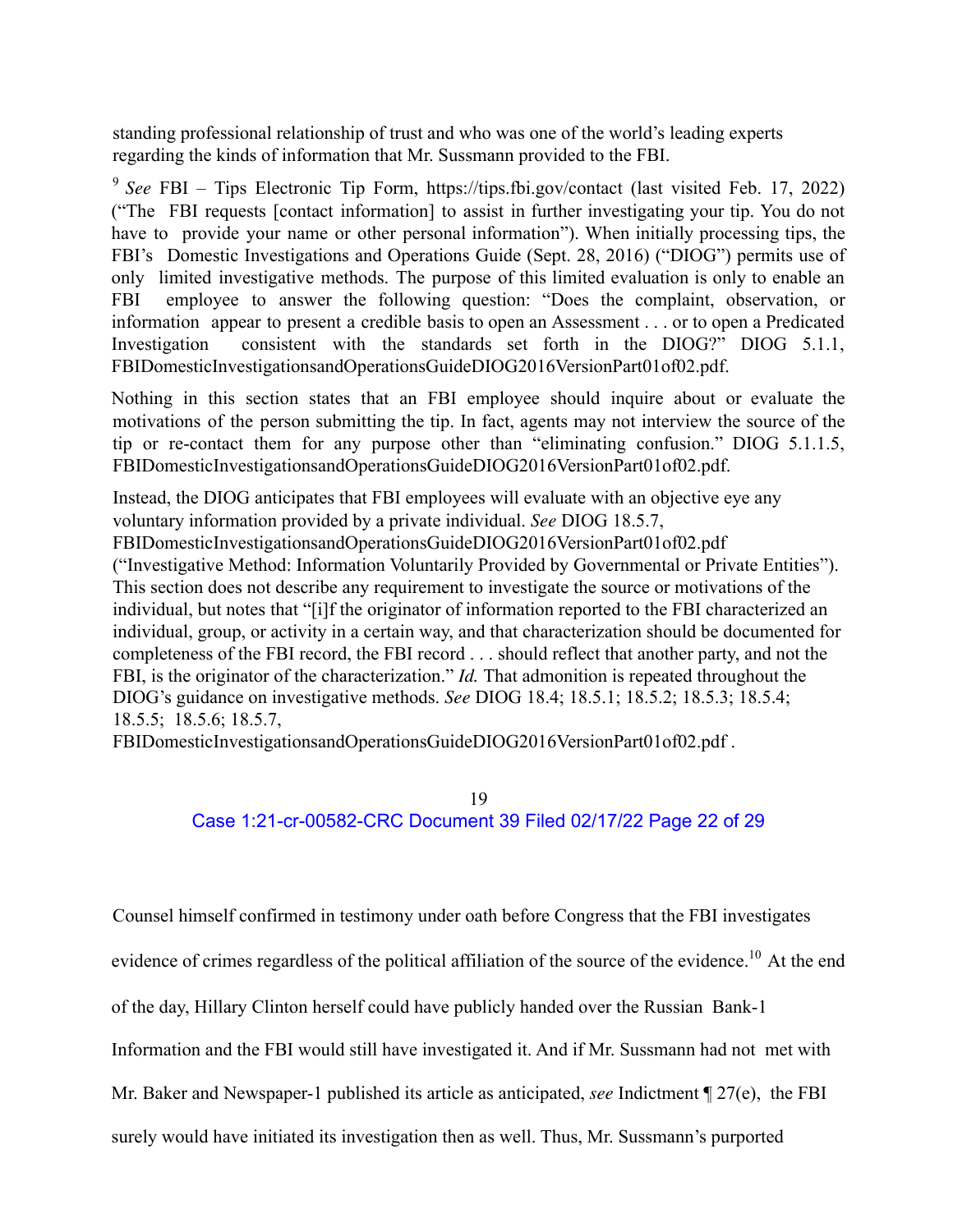statement about his clients was utterly immaterial to the decision of whether to investigate the Russian Bank-1 Information because it is precisely the kind of "ancillary, non-determinative fact," *Naserkhaki*, 722 F. Supp. at 248—or "trifling collateral circumstance," *Kungys*, 485 U.S. at 769— that has never given rise to criminal liability.

## **C. Any Broader Reading Of Materiality Would Raise Serious Constitutional And Other Concerns**

Any broader reading of materiality would eviscerate the critical limiting function that this "essential element" serves and would open the door to prosecution of virtually *any* false statement to *any* government official. Under the theory of materiality endorsed by the Special Counsel, a false statement is material for Section 1001 purposes so long as the government offers some reason for why the statement *might have been* relevant in some abstract sense. A person could be criminally prosecuted for providing truthful information to a government agency (e.g., a terrorist

<sup>10</sup> Mr. Baker's testimony aligns with the DIOG's instructions, *supra* n. 9. Mr. Baker was asked whether "the mere notion that someone who is a Democrat or Republican . . . comes to you with information, should that information somehow be discounted or considered less credible because of, you know, partisan affiliation?" Interview of James A. Baker Before the H. Comm. on the Judiciary Joint with the Comm. On Government Reform and Oversight at 54 (Oct. 3, 2018), https://s3.documentcloud.org/documents/5805759/Baker-Transcript.pdf. Mr. Baker responded: "Well, the FBI is responsible for protecting everybody in this country. Period, full stop. And we do that, without regard to who they are or what their political background is or anything else. If they believe they have evidence of a crime or believe they have been a victim of a crime, we will do what we can within our lawful authorities to protect them." *Id.*

#### 20 Case 1:21-cr-00582-CRC Document 39 Filed 02/17/22 Page 23 of 29

threat) simply because she lied about her motivation for reporting that information (e.g., seeking revenge after a failed relationship with the terrorist). Such a capacious understanding of materiality would risk overcriminalization, chill valuable First Amendment speech, and intrude on legal advocacy and lawyer-client relationships.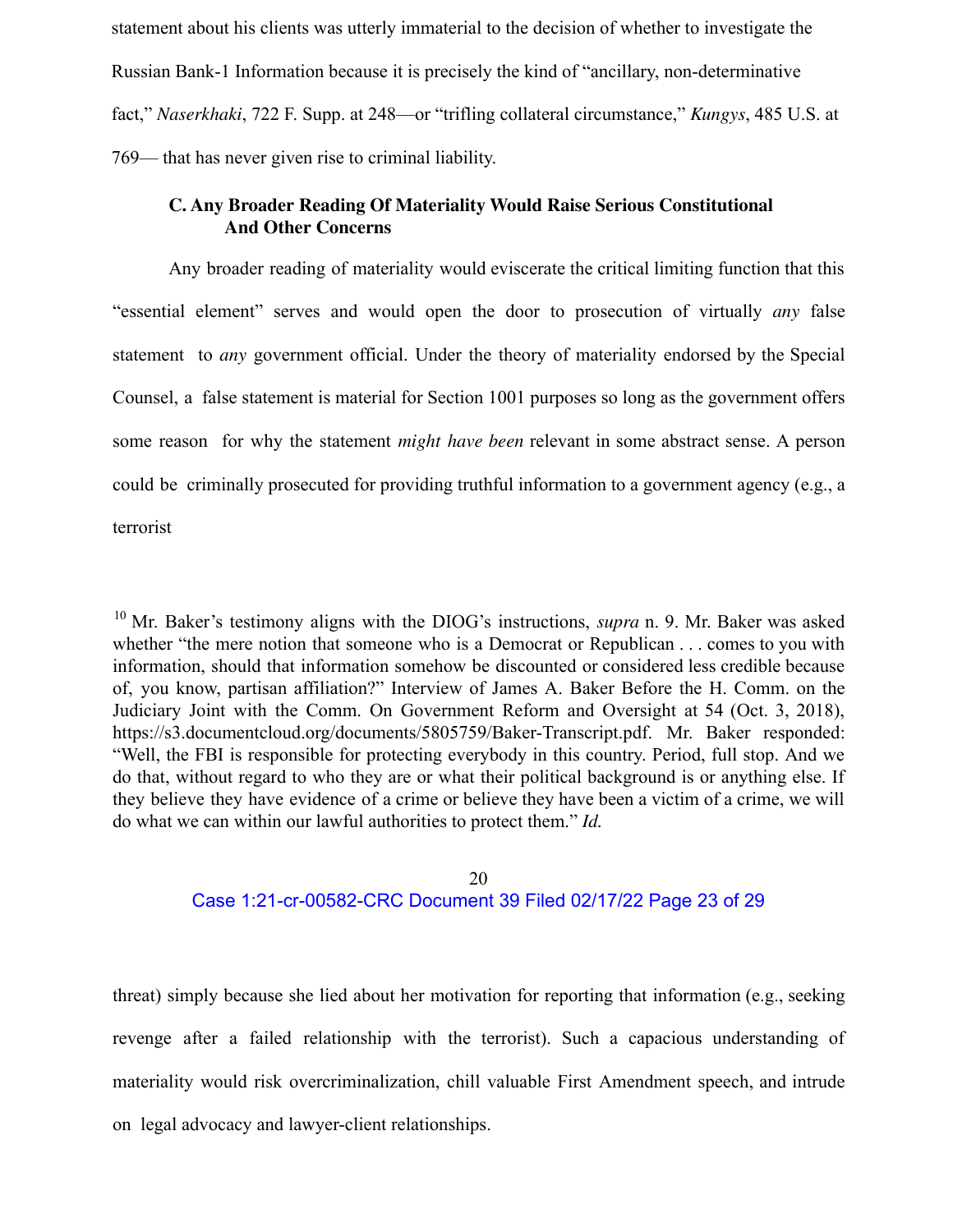#### *1. The Supreme Court has constrained similarly expansive government charging decisions to ensure compliance with the Constitution.*

In recent years, the Supreme Court has repeatedly admonished the government for prosecuting, and the lower courts for allowing prosecutions, that stretch the scope of criminal liability under federal statutes. In *Kelly v. United States*, the Supreme Court interpreted the wire fraud and federal-program fraud provisions under 18 U.S.C.  $\&$  1343 and 666(a)(1)(A) to criminalize only fraudulent schemes that "aim to obtain money or property," which "prevents these statutes from criminalizing all acts of dishonesty by state and local officials." 140 S. Ct. 1565, 1568, 1571, 1574 (2020). In *McDonnell v. United States*, the Court rejected the government's argument that the statutory term "official act" "encompasses nearly any activity by a public official." 136 S. Ct. 2355, 2367 (2016). In *Yates v. United States*, the Court adopted a "narrower reading" of the term "tangible object" under 18 U.S.C. § 1519 of the Sarbanes-Oxley Act "to cover only objects one can use to record or preserve information, not all objects in the physical world." 574 U.S. 528, 536, 543 (2015). In *Bond v. United States*, the Court determined that the criminalization of the use of "chemical weapon[s]" under 18 U.S.C. § 229(a) of the Chemical Weapons Convention Implementation Act of 1998, although "defined extremely broadly," did not reach an "amateur attempt by a jilted wife to injure her husband's lover" because such an expansive reading "would mark a dramatic departure from th[e] constitutional structure." 572 U.S. 844, 848, 860, 866, (2014). And in *Skilling v. United States*, the Supreme Court adopted a "limiting

### 21 Case 1:21-cr-00582-CRC Document 39 Filed 02/17/22 Page 24 of 29

construction" of the honest services wire fraud statute under 18 U.S.C. § 1346 that "encompass[es] only bribery and kickback schemes." 561 U.S. 358, 410-12 (2010).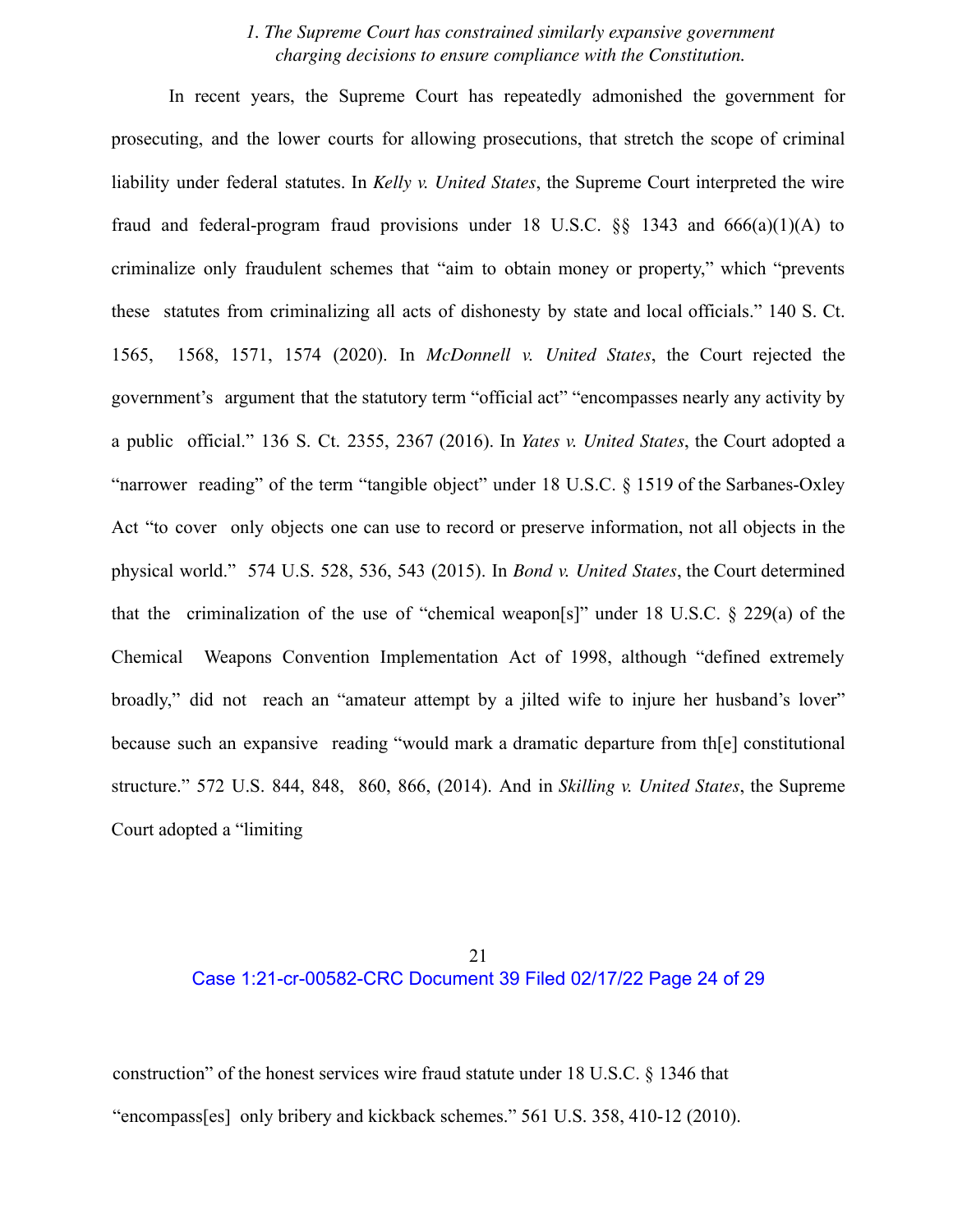Section 1001 runs the risk of raising similar separation of powers and overreach concerns. Jurists and commentators alike have expressed reservations about the potentially expansive scope of Section 1001. As then-Judge Kavanaugh acknowledged, there are "difficult issues that can arise in prosecutions under the ever-metastasizing § 1001" and such "prosecutions can pose a risk of abuse and injustice." *Moore*, 612 F.3d at 702-03 (Kavanaugh, J., concurring); *see United States v. Yermian*, 468 U.S. 63, 82 (1984) (Rehnquist, J., dissenting) (raising concerns about making "a surprisingly broad range of unremarkable conduct a violation of federal law" (citation omitted)); *United States v. Binette*, 945 F. Supp. 2d 223, 226-27, 230 (D. Mass. 2013) ("Courts have repeatedly expressed concern about the potential misuse of the federal false statement statute.").<sup>11</sup> A proper understanding of the limiting purpose served by the materiality element would help mitigate that risk—and this case provides a prime example of the prosecutorial abuses courts and commentators have long cautioned against.

## *2. A broad interpretation of Section 1001 threatens First Amendment protected speech.*

Interpreting Section 1001 materiality too broadly creates the additional risk of chilling First Amendment-protected speech. That is what the Special Counsel is prosecuting here: an alleged false *statement*. And it is no answer to say that (as charged) the speech is false and so protection is not needed. As a plurality of the Supreme Court recently reaffirmed, it has "never endorsed the categorical rule . . . that false statements receive no First Amendment protection." *United States*

<sup>11</sup> *See also, e.g.*, Lisa Kern Griffin, *Criminal Lying, Prosecutorial Power, and Social Meaning*, 97 Cal. L. Rev. 1515, 1516 1557-62 (2009); Steven R. Morrison, *When Is Lying Illegal? When Should It Be? A Critical Analysis of the Federal False Statements Act*, 43 John Marshall L. Rev. 111, 140 (2009).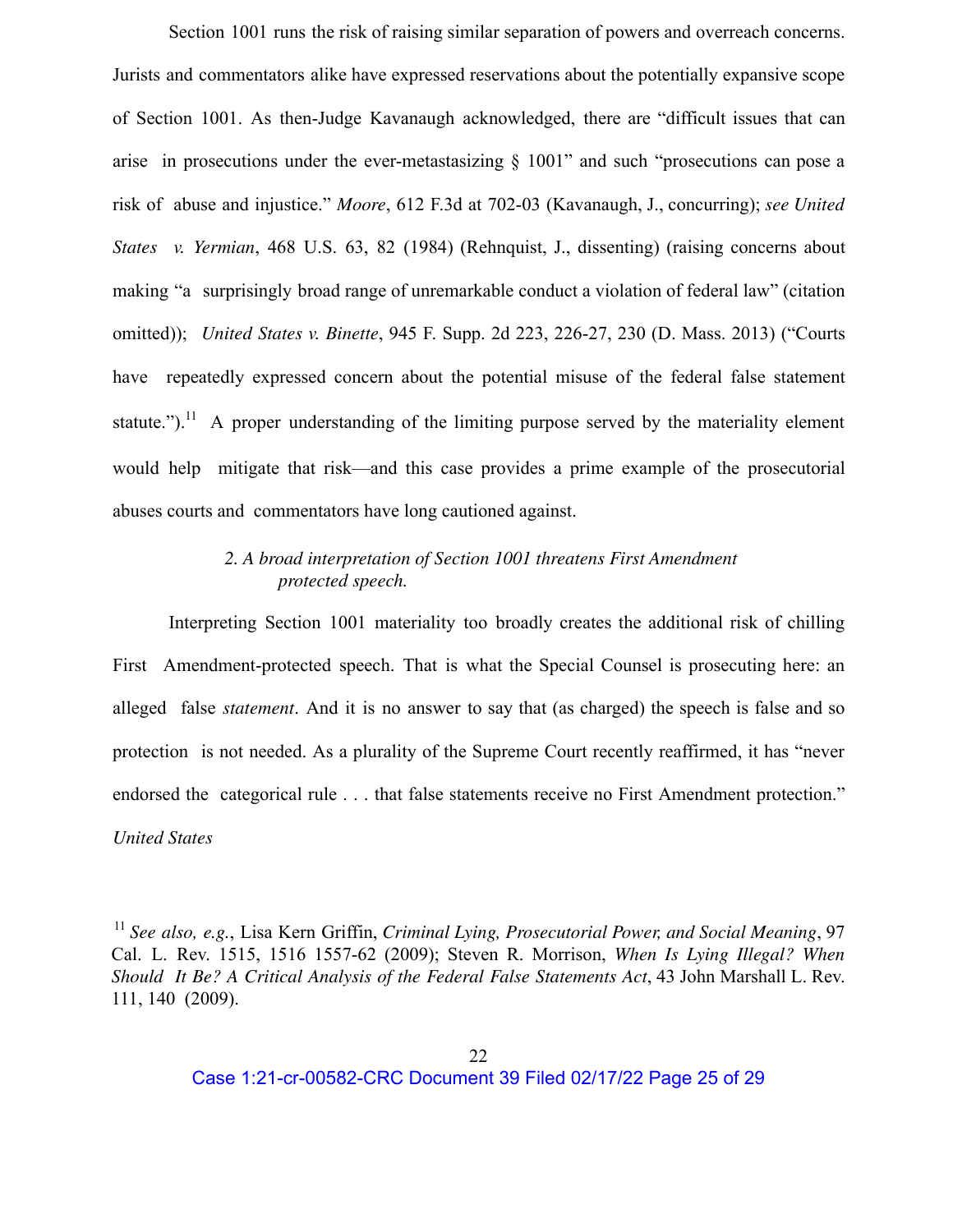*v. Alvarez*, 567 U.S. 709, 719 (2012). To the contrary, "[t]he First Amendment *requires* that we protect some falsehood in order to protect speech that matters." *Gertz v. Robert Welch, Inc.*, 418 U.S. 323, 341 (1974) (emphasis added).

In holding that the Stolen Valor Act was unconstitutional, the Court distinguished Section 1001. *See Alvarez*, 567 U.S. at 720 (plurality opinion); *id.* at 734-35 (Breyer, J., concurring). But that discussion hinged on the limited nature of Section 1001. In what some have treated as the controlling decision, Justice Breyer (joined by Justice Kagan) viewed Section 1001 as constitutional because it is "limited to circumstances where a lie is likely to work particular and specific harm by interfering with the functioning of a government department," and because it "also require[s] a showing of materiality." *Id.* at 734-35 (Breyer, J., concurring). And the plurality narrowly described Section 1001 as limited to "false statements made to Government officials, in communications *concerning official matters*." *Id.* at 720 (plurality opinion) (emphasis added). As one academic put it, "[t]he upshot of *Alvarez* was that the constraining elements of false speech offenses must actually constrain false speech prosecutions, else the offenses risk the same problems as the unconstitutional Stolen Valor Act." Judith P. Miller, *Defending Speech Crimes*, 2020 Univ. Chi. Legal F. 177, 182-83 (2020). In short, to avoid a serious First Amendment problem, the materiality element must be construed as limiting Section 1001 prosecutions to those "likely to work particular and specific harm"—i.e., not alleged ancillary falsehoods that could not possibly influence the decision at issue.

The resulting chill on First Amendment speech that would be felt if the Special Counsel's expansive view of materiality prevails would be devastating. Well-intentioned lay people with truthful information about criminal wrongdoing would be discouraged from providing that information to law enforcement for fear of a felony prosecution under Section 1001. After all,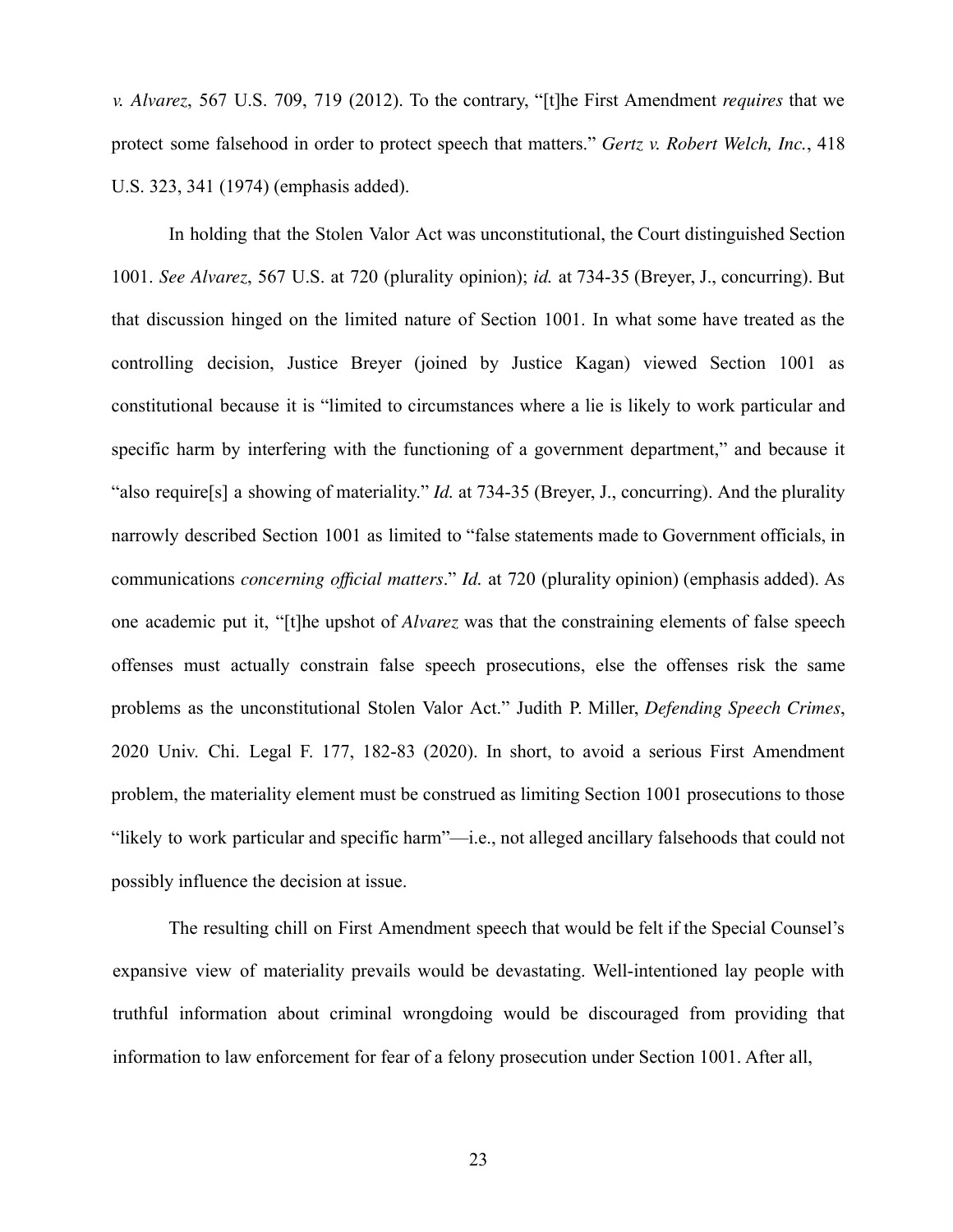#### Case 1:21-cr-00582-CRC Document 39 Filed 02/17/22 Page 26 of 29

"[w]hen the specter of criminal prosecution hangs over the head of every citizen who reports suspected violations, individuals will naturally hesitate, or even refuse, to provide vital information." *Friedman v. United States*, 374 F.2d 363, 369 (8th Cir. 1967). That would contravene the "important social policy . . . served by an open line of communication between the general public and law enforcement agencies." *Id.*; *see FBI Tip Line: Web Portal Received 'Actionable'Tips Daily* , FBI (Mar. 1, 2016), https://www.fbi.gov/news/stories/fbi-tip-line receives-actionable-tips-daily ("Tips to the FBI have led to captures of Top Ten fugitives and short-circuited scores of criminal and terrorist plots.").

To put a fine point on it: the tipsters who would be chilled are those providing *truthful* information about criminal wrongdoing that the FBI or other government agencies should be investigating. The fear is that they would later be criminally prosecuted for (purportedly) lying about ancillary matters, such as their motivation for reporting the criminal wrongdoing in the first place. So, a jilted ex-wife would think twice about reporting her ex-husband's extensive gun smuggling operation lest the FBI later decide to prosecute her for failing to disclose her motivation for turning him in. If would-be tipsters or sources fear that an incomplete disclosure will subject them to criminal liability, the FBI would be seriously weakened in its ability to gather information from the public, and recruit and maintain confidential human sources. *See* Peter Strzok, *The Sussmann Indictment, Human Source Handling, and the FBI's Declining FISA Numbers*, **Lawfare Lawfare** (Oct. 22, 2021),

https://www.lawfareblog.com/sussmann-indictment-human-source-handling

and-fbis-declining-fisa-numbers (describing risk to confidential human source recruitment of the Sussmann Indictment, based on his more than 20 years of experience at the FBI). However, proper application of the materiality element would mitigate these concerns: without an ongoing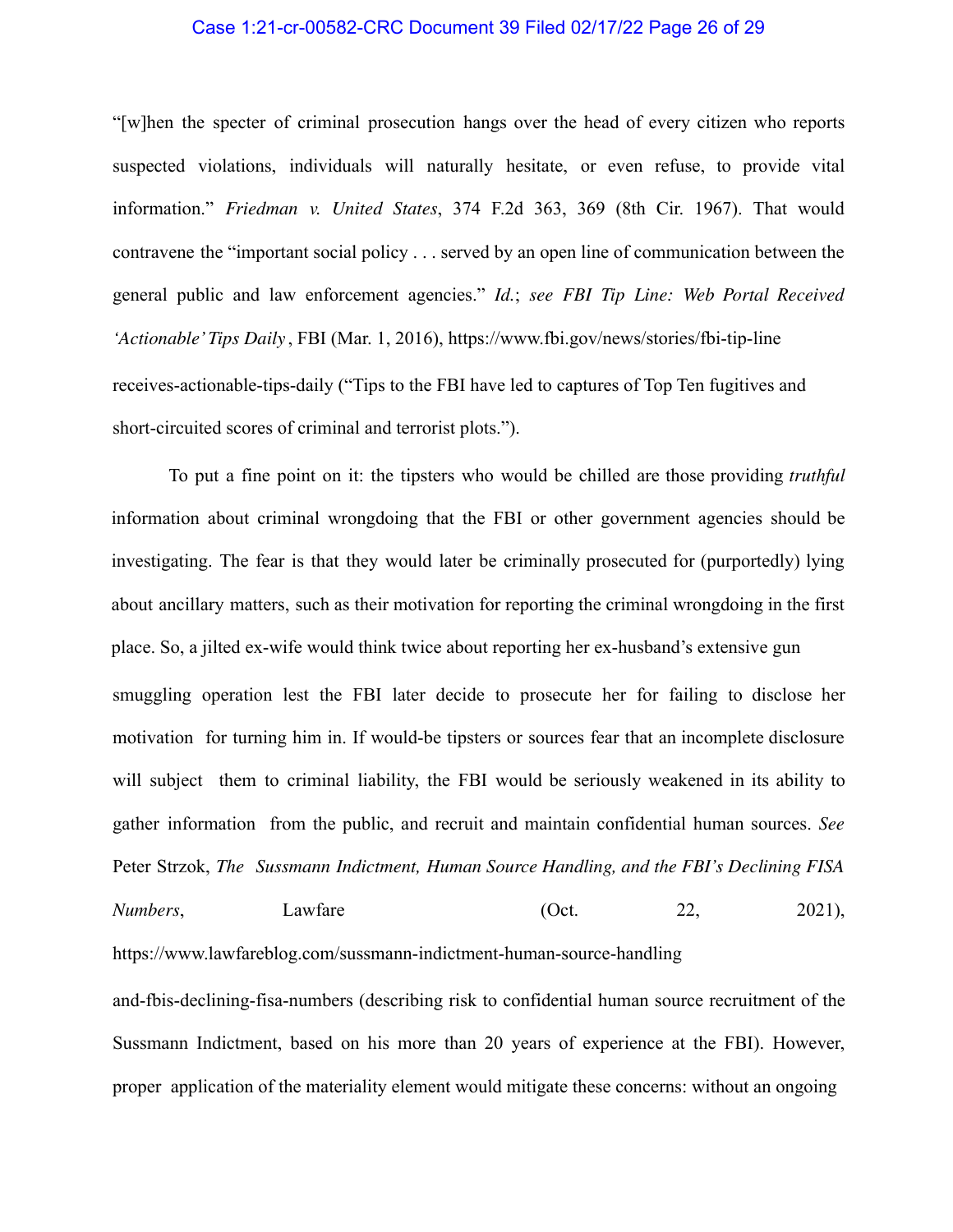# Case 1:21-cr-00582-CRC Document 39 Filed 02/17/22 Page 27 of 29

investigation, the tipster could only be prosecuted if she provided the government with false information about the criminal wrongdoing itself (i.e., an actual false tip).

## *3. Accepting the Special Counsel's theory of materiality would imperil day to-day communications between lawyers and the government.*

That the alleged false statement at issue here was made by one lawyer to another (government) lawyer about the existence of an attorney-client relationship makes the Special Counsel's overreach even more problematic. If lawyers fear criminal liability for their routine interactions with government lawyers, there will be an inevitable chilling effect upon day-to-day communications between lawyers and the government, and lawyer-client relationships more generally.

There is a reason why state and federal jurisdictions have recognized the litigation privilege, which broadly immunizes lawyers for making "defamatory" statements "concerning another" in communications in judicial and quasi-judicial proceedings. *Messina v. Krakower*, 439 F.3d 755, 760 (D.C. Cir. 2006) (quoting Restatement (Second) of Torts § 586 (1977)); *Hawthorne v. Washington Metro. Area Transit Auth.*, 702 F. Supp. 285, 288 (D.D.C. 1988). That privilege (and others) further the "public policy of securing to attorneys as officers of the court the utmost freedom in their efforts to secure justice for their clients." *Messina*, 439 F.3d at 760 (citation omitted). The same concept is codified in Section 1001 itself, which provides that the criminal prohibition does "not apply to a party to a judicial proceeding, *or that party's counsel* . . ." 18 U.S.C. § 1001(b) (emphasis added). And while Mr. Sussmann was not representing his client in connection with a judicial proceeding, any practicing lawyer understands that client relationships and one's work on behalf of clients are not so limited.

24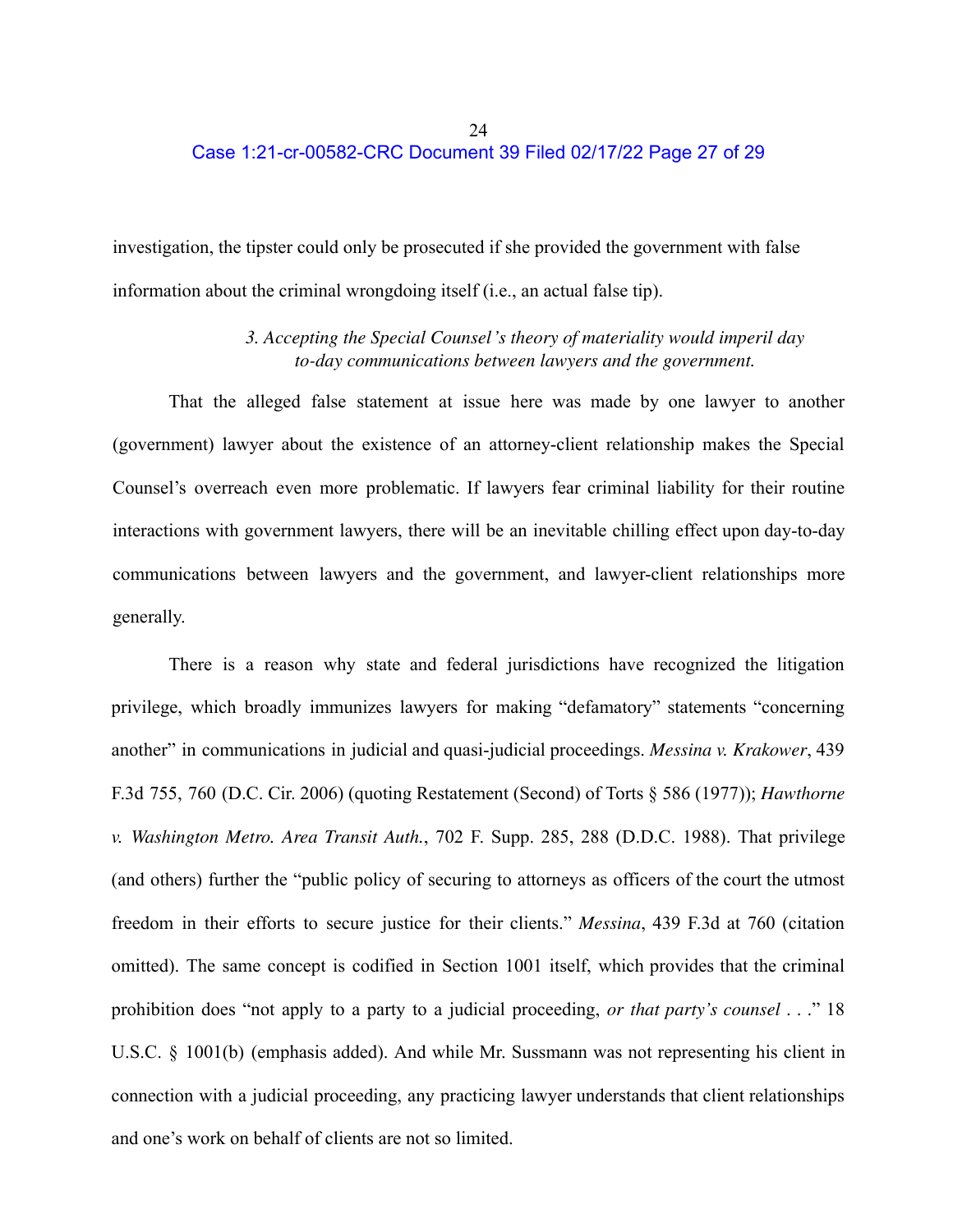Subjecting lawyers to criminal scrutiny of this nature would inject fear into the attorney client relationship and interfere with the ability of lawyers to zealously represent their clients.

# 25 Case 1:21-cr-00582-CRC Document 39 Filed 02/17/22 Page 28 of 29

Lawyers who interact with the government may be reluctant to represent certain clients, to develop a relationship of trust with certain clients, or to make effective arguments when approaching the government on behalf of their clients. The same policies that are enshrined in various privileges and in Section 1001 itself warrant a cautious and circumspect approach when deciding whether and how a false statement prosecution should proceed in the context of lawyer-to-lawyer communications about a client relationship. The materiality element should not be read to authorize such a dangerous and unprecedented prosecution.

#### **CONCLUSION**

For the foregoing reasons, the one-count Indictment against Mr. Sussmann must be dismissed.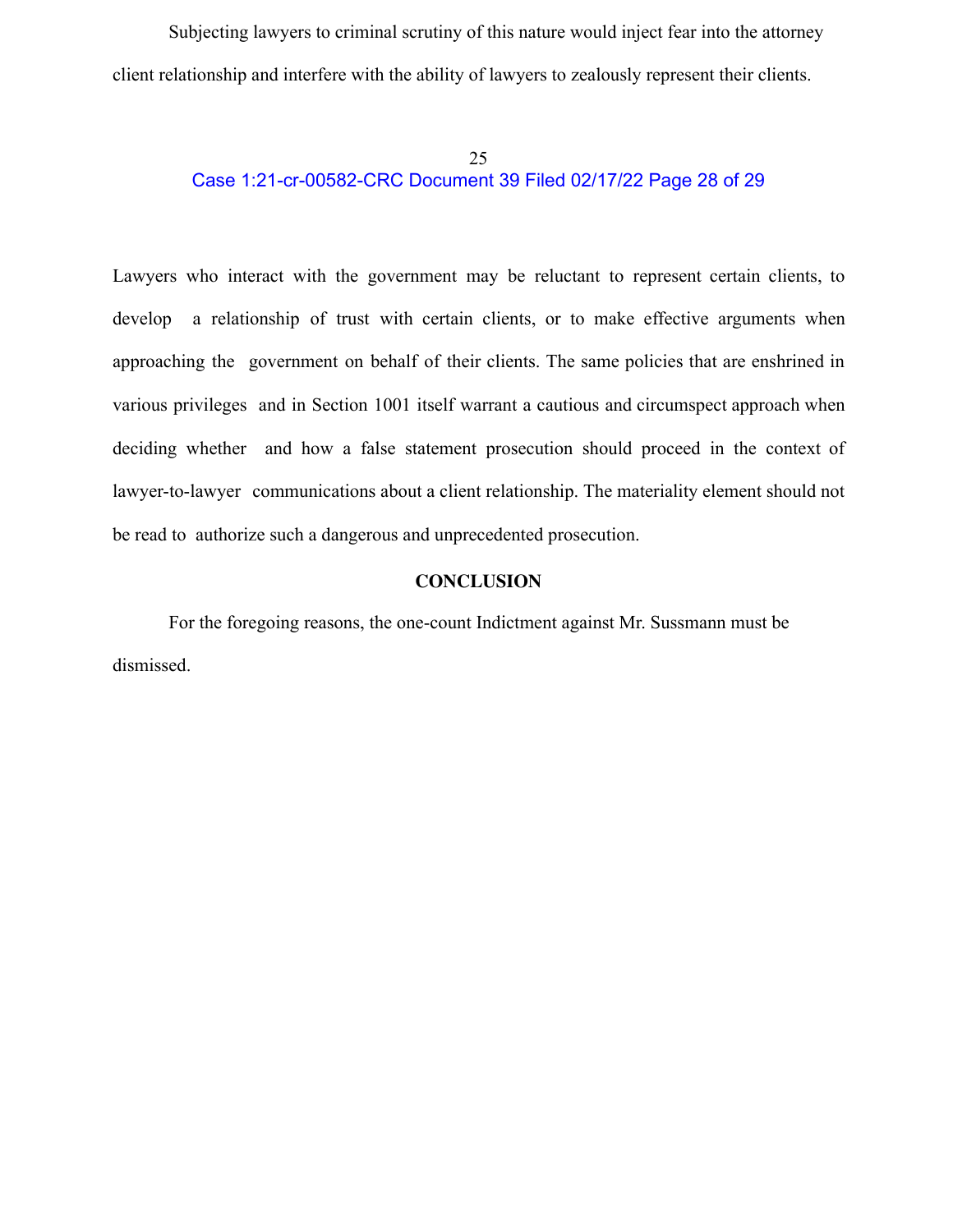26 Case 1:21-cr-00582-CRC Document 39 Filed 02/17/22 Page 29 of 29

Dated: February 17, 2022 Respectfully submitted,

*/s/Sean M. Berkowitz* Sean M. Berkowitz (*pro hac vice*) LATHAM & WATKINS LLP 330 North Wabash Avenue Suite 2800 Chicago, IL 60611 Tel: (312) 876-7700 Fax: (312) 993-9767 Email: sean.berkowitz@lw.com

Michael Bosworth (*pro hac vice*) LATHAM & WATKINS LLP 1271 Avenue of the Americas New York, NY 10020 Tel: (212) 906-1200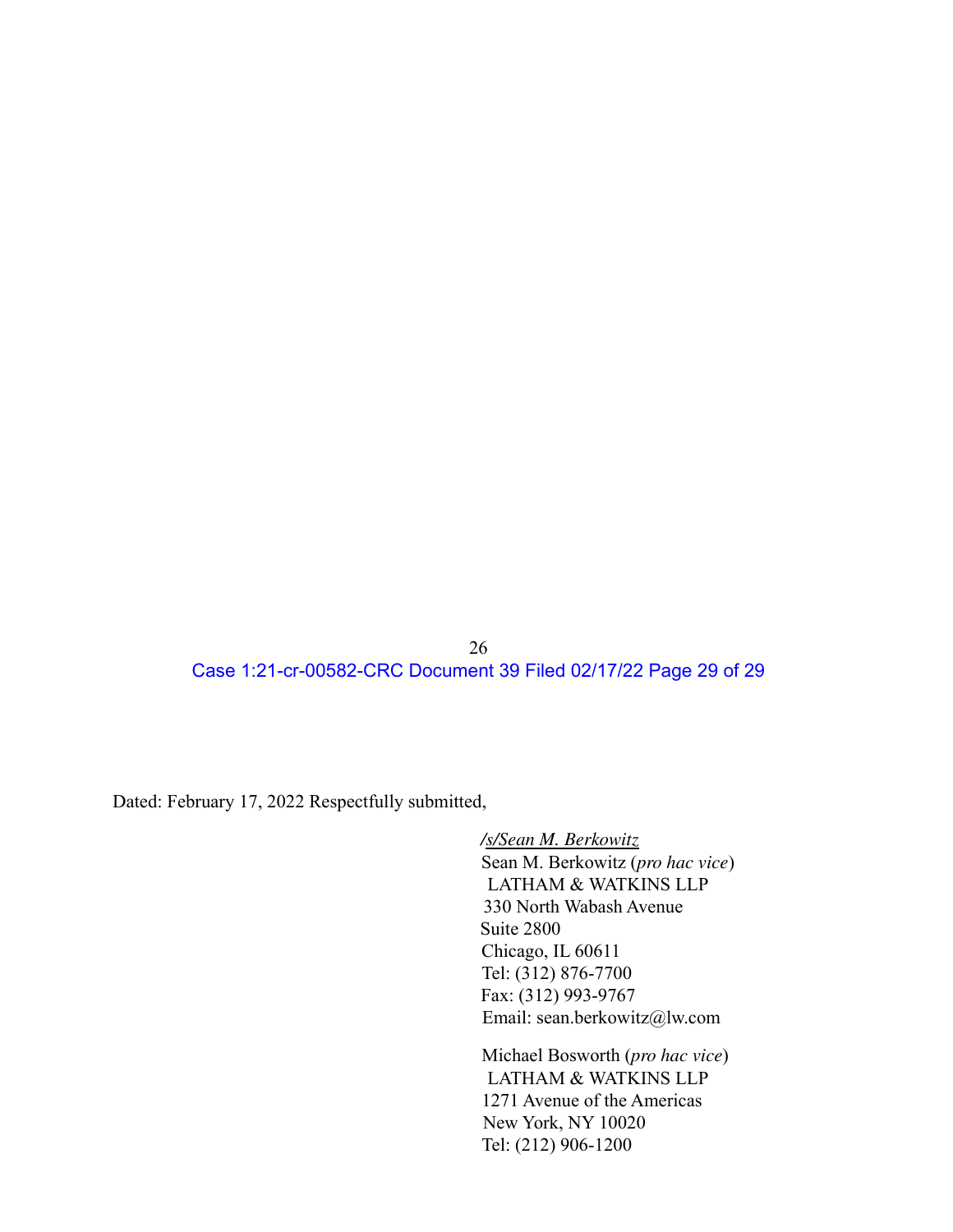Fax: (212) 751-4864 Email: michael.bosworth@lw.com

Natalie Hardwick Rao (D.C. Bar # 1009542) Catherine J. Yao (D.C. Bar # 1049138) LATHAM & WATKINS LLP 555 Eleventh Street, NW Suite 1000 Washington, DC 20004 Tel: (202) 637-2200 Fax: (202) 637-2201 Email: natalie.rao@lw.com Email: catherine.yao@lw.com

27 Case 1:21-cr-00582-CRC Document 39-1 Filed 02/17/22 Page 1 of 2

## **IN THE UNITED STATES DISTRICT COURT FOR THE DISTRICT OF COLUMBIA**

#### **UNITED STATES OF AMERICA,**

*Defendant*.

*v.*

**MICHAEL A. SUSSMANN,**

Case No. 1:21-cr-00582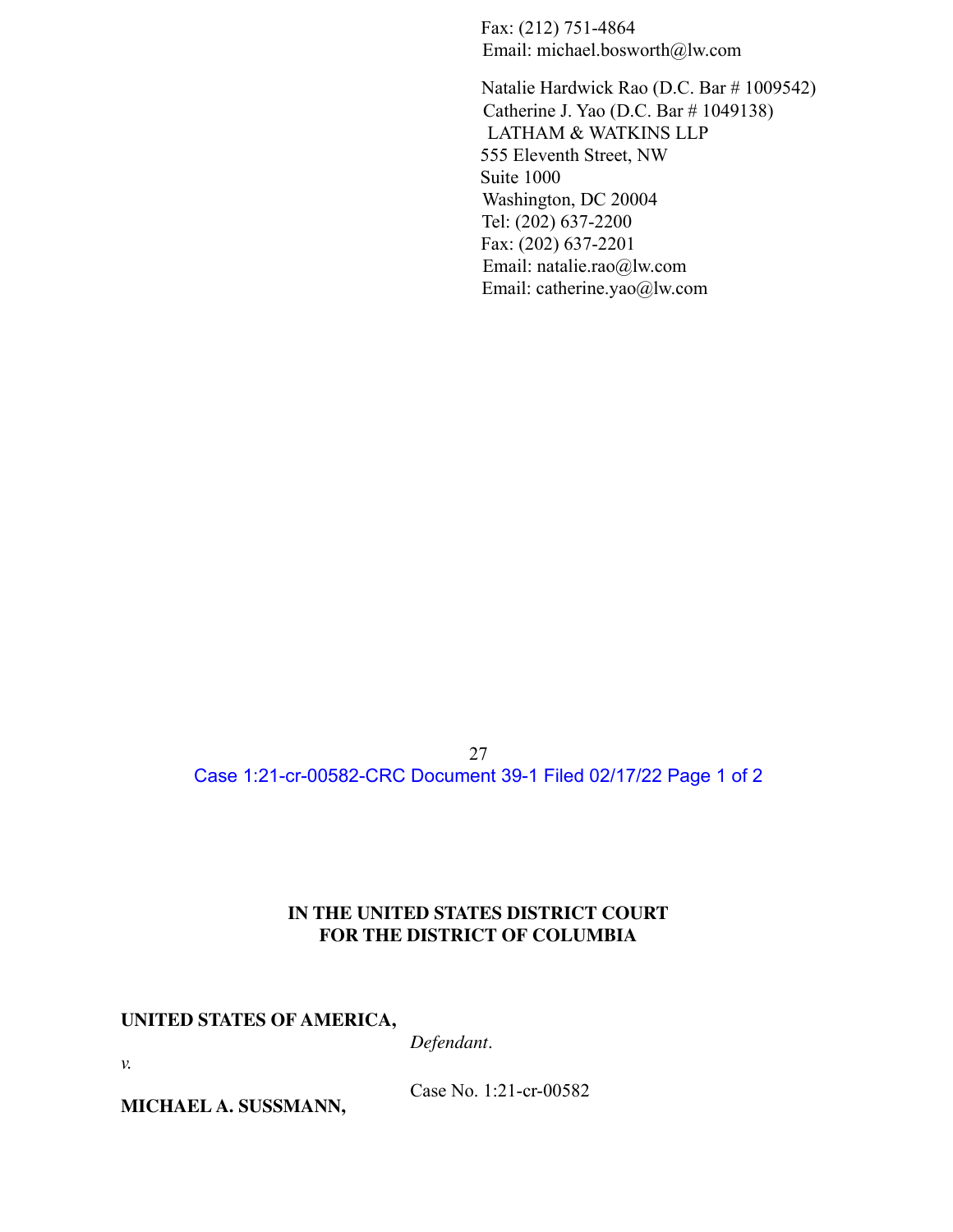# **[PROPOSED] ORDER GRANTING DEFENDANT'S MOTION TO DISMISS**

UPON CONSIDERATION of Defendant's Motion to Dismiss, it is hereby **ORDERED** that

Defendant's Motion to Dismiss is **GRANTED**.

# **IT IS SO ORDERED.**

 $, 2022$ 

\_\_\_\_\_\_\_\_\_\_\_\_\_\_\_\_\_\_\_\_\_\_\_\_\_\_\_\_\_\_\_\_\_ Hon. Christopher R. Cooper United States

District Judge Case 1:21-cr-00582-CRC Document 39-1 Filed 02/17/22 Page 2 of 2

## **NAMES OF PERSONS TO BE SERVED WITH PROPOSED ORDERS**

# **For Michael A. Sussmann:**

Sean M. Berkowitz (*pro hac vice*) Latham & Watkins LLP 330 North Wabash Avenue Suite 2800 Chicago, IL 60611 Tel: (312) 876-7700

Michael Bosworth (*pro hac vice*) Latham & Watkins LLP 1271 Avenue of the Americas New York, NY 10020 Tel: (212) 906-1200

Natalie Hardwick Rao Catherine J. Yao Latham & Watkins LLP 555 Eleventh Street, NW Suite 1000 Washington, DC 20004 Tel: (202) 637-2200

## **For the United States of America:**